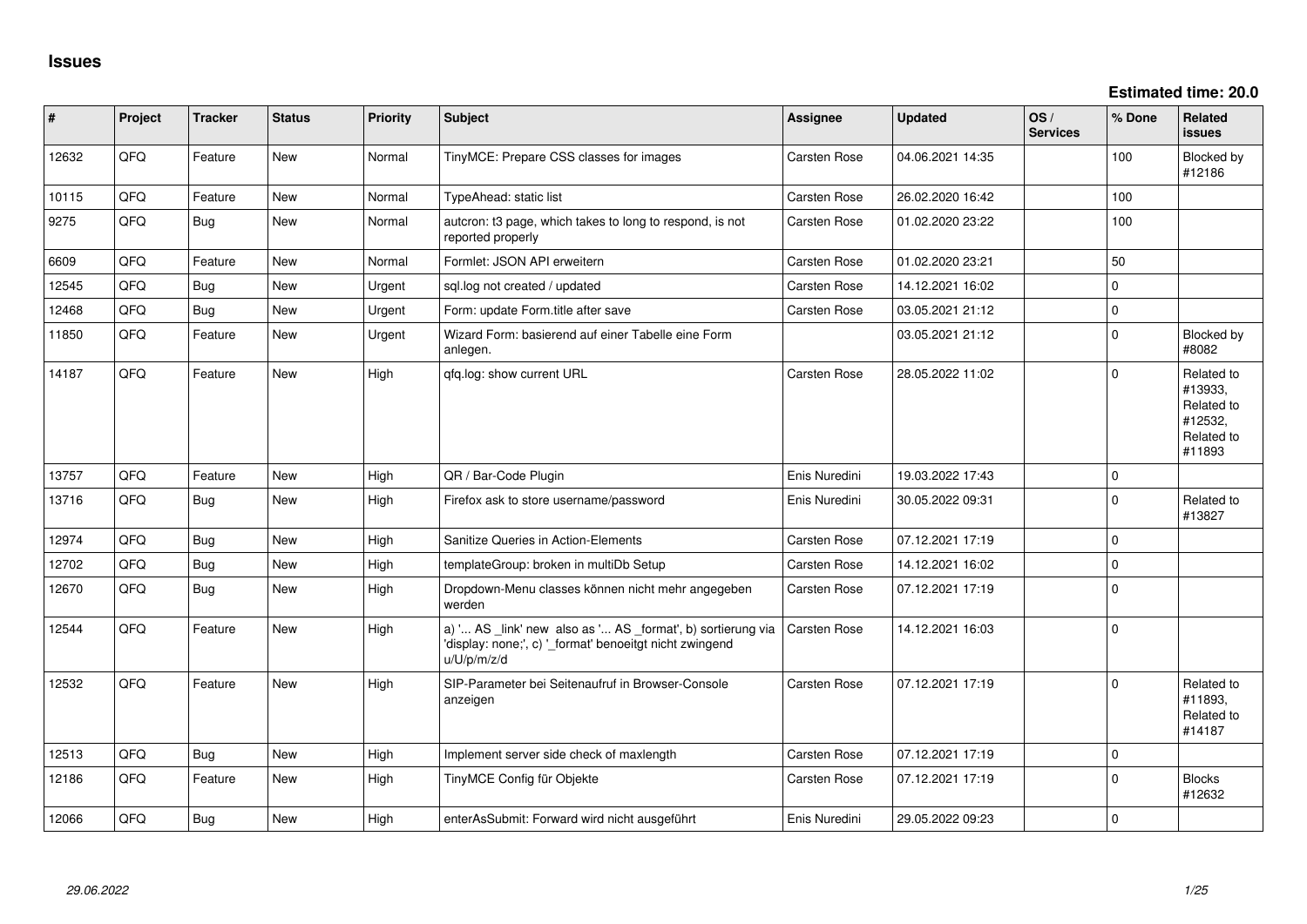| ∦     | Project | <b>Tracker</b> | <b>Status</b> | <b>Priority</b> | <b>Subject</b>                                                               | Assignee            | <b>Updated</b>   | OS/<br><b>Services</b> | % Done       | Related<br><b>issues</b>                      |
|-------|---------|----------------|---------------|-----------------|------------------------------------------------------------------------------|---------------------|------------------|------------------------|--------------|-----------------------------------------------|
| 11893 | QFQ     | Feature        | <b>New</b>    | High            | Broken SIP: a) only report one time, b) only report in main<br>column        | Carsten Rose        | 12.05.2021 12:13 |                        | $\Omega$     | Related to<br>#12532,<br>Related to<br>#14187 |
| 11237 | QFQ     | Bug            | <b>New</b>    | High            | Radiobutton / parameter.buttonClass= btn-default - kein dirty<br>Trigger     | Benjamin Baer       | 03.05.2021 21:12 |                        | $\Omega$     | Related to<br>#10766                          |
| 11057 | QFQ     | Bug            | <b>New</b>    | High            | Checkboxes ohne span.checkmark im Report werden<br>ausgeblendet              | Benjamin Baer       | 03.05.2021 21:12 |                        | $\mathbf 0$  | Related to<br>#11039                          |
| 10766 | QFQ     | Bug            | New           | High            | Radiobutton / parameter.buttonClass=btn-default: dynamic<br>update           |                     | 03.05.2021 21:12 |                        | $\Omega$     | Related to<br>#11237                          |
| 10640 | QFQ     | <b>Bug</b>     | <b>New</b>    | High            | TypeAhead Tag: FE editierbar trotz readOnly                                  | <b>Carsten Rose</b> | 03.05.2021 21:12 |                        | $\mathbf 0$  |                                               |
| 10508 | QFQ     | <b>Bug</b>     | <b>New</b>    | High            | Multi Form broken on Multi DB Instance                                       | Carsten Rose        | 03.05.2021 21:12 |                        | $\Omega$     |                                               |
| 10506 | QFQ     | Bug            | <b>New</b>    | High            | Template Group broken on MultiDB instance                                    | Carsten Rose        | 03.05.2021 21:12 |                        | $\mathbf 0$  | Related to<br>#10505                          |
| 10114 | QFQ     | Feature        | <b>New</b>    | High            | Symbol (Link): 'G:' (Glyphicon) replaced by 'i:' (icon)                      |                     | 07.12.2021 17:19 |                        | $\mathbf 0$  | Related to<br>#3797,<br>Related to<br>#4194   |
| 10081 | QFQ     | Bug            | <b>New</b>    | High            | Stale record lock after 'forbidden' character                                | Carsten Rose        | 03.05.2021 21:12 |                        | $\Omega$     | Related to<br>#10082,<br>Related to<br>#9789  |
| 9531  | QFQ     | <b>Bug</b>     | <b>New</b>    | High            | FE File: Dynamic Update / modeSql / required detected<br>even it not set     | Carsten Rose        | 11.06.2021 20:32 |                        | $\Omega$     | Related to<br>#12398                          |
| 9347  | QFQ     | <b>Bug</b>     | New           | High            | FE.type=upload with dynamic show/hidden: required not<br>detected            | Carsten Rose        | 12.06.2021 10:40 |                        | $\Omega$     | Related to<br>#5305,<br>Related to<br>#12398  |
| 8962  | QFQ     | Feature        | New           | High            | allow for form fields with identical names                                   | Carsten Rose        | 03.05.2021 21:14 |                        | $\mathbf 0$  |                                               |
| 8891  | QFQ     | <b>Bug</b>     | <b>New</b>    | High            | formSubmitLog: do not log passwords                                          | Enis Nuredini       | 25.03.2022 09:06 |                        | $\mathbf 0$  |                                               |
| 8668  | QFQ     | Bug            | New           | High            | Pill disabled: dyamic mode 'hidden' not respected - FE is still<br>required  | Carsten Rose        | 03.05.2021 21:14 |                        | $\Omega$     |                                               |
| 8431  | QFQ     | <b>Bug</b>     | <b>New</b>    | High            | autocron.php with wrong path                                                 | Carsten Rose        | 03.05.2021 21:14 |                        | $\mathbf 0$  |                                               |
| 8083  | QFQ     | <b>Bug</b>     | New           | High            | FormEditor: primary table list does not respect<br>'indexDb={{indexData:Y}}' | Carsten Rose        | 03.05.2021 21:14 |                        | $\mathbf{0}$ | Has duplicate<br>#6678                        |
| 7899  | QFQ     | Bug            | <b>New</b>    | High            | Fe.type=password / retype / required: always complain<br>about missing value | Carsten Rose        | 03.05.2021 21:14 |                        | $\mathbf 0$  |                                               |
| 7850  | QFQ     | Feature        | New           | High            | Upload records: non 'pathFileName' column                                    | Carsten Rose        | 03.05.2021 21:14 |                        | $\mathbf 0$  |                                               |
| 7650  | QFQ     | Bug            | <b>New</b>    | High            | Optional do not show 'required' sign on FormElement                          | Carsten Rose        | 03.05.2021 21:14 |                        | $\mathbf 0$  |                                               |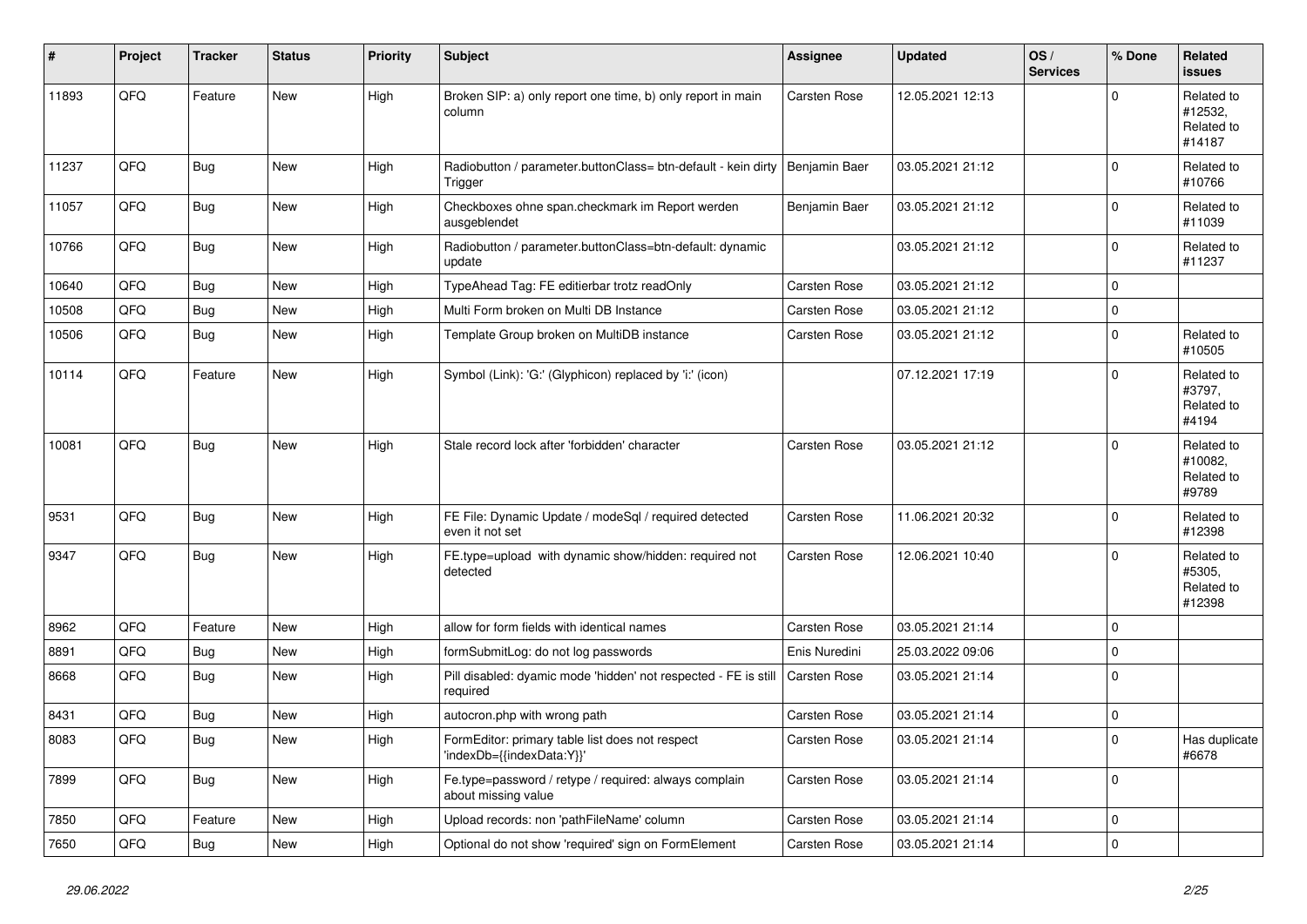| $\vert$ # | Project | <b>Tracker</b> | <b>Status</b> | <b>Priority</b> | <b>Subject</b>                                                                   | <b>Assignee</b>     | <b>Updated</b>   | OS/<br><b>Services</b> | % Done         | Related<br>issues                            |
|-----------|---------|----------------|---------------|-----------------|----------------------------------------------------------------------------------|---------------------|------------------|------------------------|----------------|----------------------------------------------|
| 5715      | QFQ     | Feature        | New           | High            | PDF Caching                                                                      | Carsten Rose        | 03.05.2021 21:14 |                        | $\Omega$       | Related to<br>#5851,<br>Related to<br>#6357  |
| 5459      | QFQ     | <b>Bug</b>     | <b>New</b>    | High            | Multi DB: spread system tables between 'QFQ' and<br>'Data'-DB                    | Carsten Rose        | 03.05.2021 21:14 |                        | 0              | Related to<br>#4720                          |
| 5221      | QFQ     | <b>Bug</b>     | <b>New</b>    | High            | Download Dialog: Bleibt stehen in FF wenn Datei<br>automatisch gespeichert wird. | Carsten Rose        | 03.05.2021 21:14 |                        | 0              |                                              |
| 3727      | QFQ     | Feature        | New           | High            | Security: Session Hijacking erschweren                                           | Carsten Rose        | 03.05.2021 21:14 |                        | 0              |                                              |
| 14395     | QFQ     | Support        | <b>New</b>    | Normal          | FormEditor: Virtual table columns                                                | Enis Nuredini       | 21.06.2022 16:09 |                        | $\Omega$       |                                              |
| 14377     | QFQ     | <b>Bug</b>     | New           | Normal          | Documentation > General Tips: white page after migration                         | Enis Nuredini       | 19.06.2022 16:37 |                        | 0              |                                              |
| 14376     | QFQ     | Feature        | <b>New</b>    | Normal          | QFQ Bootstrap: if missing, create stored procedures                              | Enis Nuredini       | 19.06.2022 16:37 |                        | 0              |                                              |
| 14322     | QFQ     | Bug            | <b>New</b>    | Normal          | Form Load: by default no scroll (save & close should be<br>visible)              | Enis Nuredini       | 15.06.2022 14:12 |                        | 0              | Related to<br>#14321,<br>Related to<br>#6232 |
| 14305     | QFQ     | <b>Bug</b>     | <b>New</b>    | Normal          | Inline Report editing does not create history entries                            | <b>Carsten Rose</b> | 10.06.2022 11:55 |                        | $\Omega$       |                                              |
| 14304     | QFQ     | Bug            | <b>New</b>    | Normal          | table sorter view safer does not work                                            | Carsten Rose        | 10.06.2022 11:49 |                        | $\mathbf 0$    |                                              |
| 14245     | QFQ     | <b>Bug</b>     | New           | Normal          | Form Save Btn bleibt disabled wenn Datumsfeld über<br>Datepicker geändert        | Enis Nuredini       | 27.05.2022 13:45 |                        | $\Omega$       | Related to<br>#13689                         |
| 14233     | QFQ     | <b>Bug</b>     | <b>New</b>    | Normal          | AS _link: question - HTML is not rendered                                        | Carsten Rose        | 28.05.2022 11:02 |                        | $\mathbf 0$    |                                              |
| 14227     | QFQ     | Feature        | New           | Normal          | Selenium Konkurrenz: cypress.io                                                  | Enis Nuredini       | 28.05.2022 11:02 |                        | 0              |                                              |
| 14185     | QFQ     | Feature        | <b>New</b>    | Normal          | External/Autocron.php - better suitable directory                                | Support: System     | 28.05.2022 11:03 |                        | 0              |                                              |
| 14091     | QFQ     | Bug            | <b>New</b>    | Normal          | inconsistent template path for twig                                              | Carsten Rose        | 19.04.2022 18:36 |                        | $\Omega$       |                                              |
| 14090     | QFQ     | Feature        | <b>New</b>    | Normal          | Nützliche _script funktionen                                                     | Carsten Rose        | 28.05.2022 11:03 |                        | 0              |                                              |
| 14077     | QFQ     | <b>Bug</b>     | <b>New</b>    | Normal          | As _link: Attribute 'class' missing by r:1 and r:3 - but should<br>set           | Carsten Rose        | 28.05.2022 11:02 |                        | 0              | Related to<br>#5342,<br>Related to<br>#4343  |
| 14028     | QFQ     | Feature        | <b>New</b>    | Normal          | Required notification: visual nicer                                              | Enis Nuredini       | 28.05.2022 11:01 |                        | $\pmb{0}$      |                                              |
| 13945     | QFQ     | Feature        | <b>New</b>    | Normal          | As _link: content before/after link                                              | Enis Nuredini       | 28.05.2022 11:01 |                        | $\Omega$       | Related to<br>#12262                         |
| 13843     | QFQ     | Feature        | <b>New</b>    | Normal          | Create JWT via QFQ                                                               | Carsten Rose        | 19.03.2022 17:42 |                        | $\Omega$       |                                              |
| 13841     | QFQ     | Feature        | New           | Normal          | Create PDF via iText - evaluate                                                  | Carsten Rose        | 19.03.2022 17:42 |                        | $\overline{0}$ |                                              |
| 13706     | QFQ     | <b>Bug</b>     | <b>New</b>    | Normal          | Wrong CheckType in FieldElement LastStatus of Form Cron                          | Carsten Rose        | 21.01.2022 18:20 |                        | $\Omega$       |                                              |
| 13700     | QFQ     | Feature        | New           | Normal          | Redesign gfg.io Seite                                                            | Carsten Rose        | 19.03.2022 17:43 |                        | $\mathbf 0$    |                                              |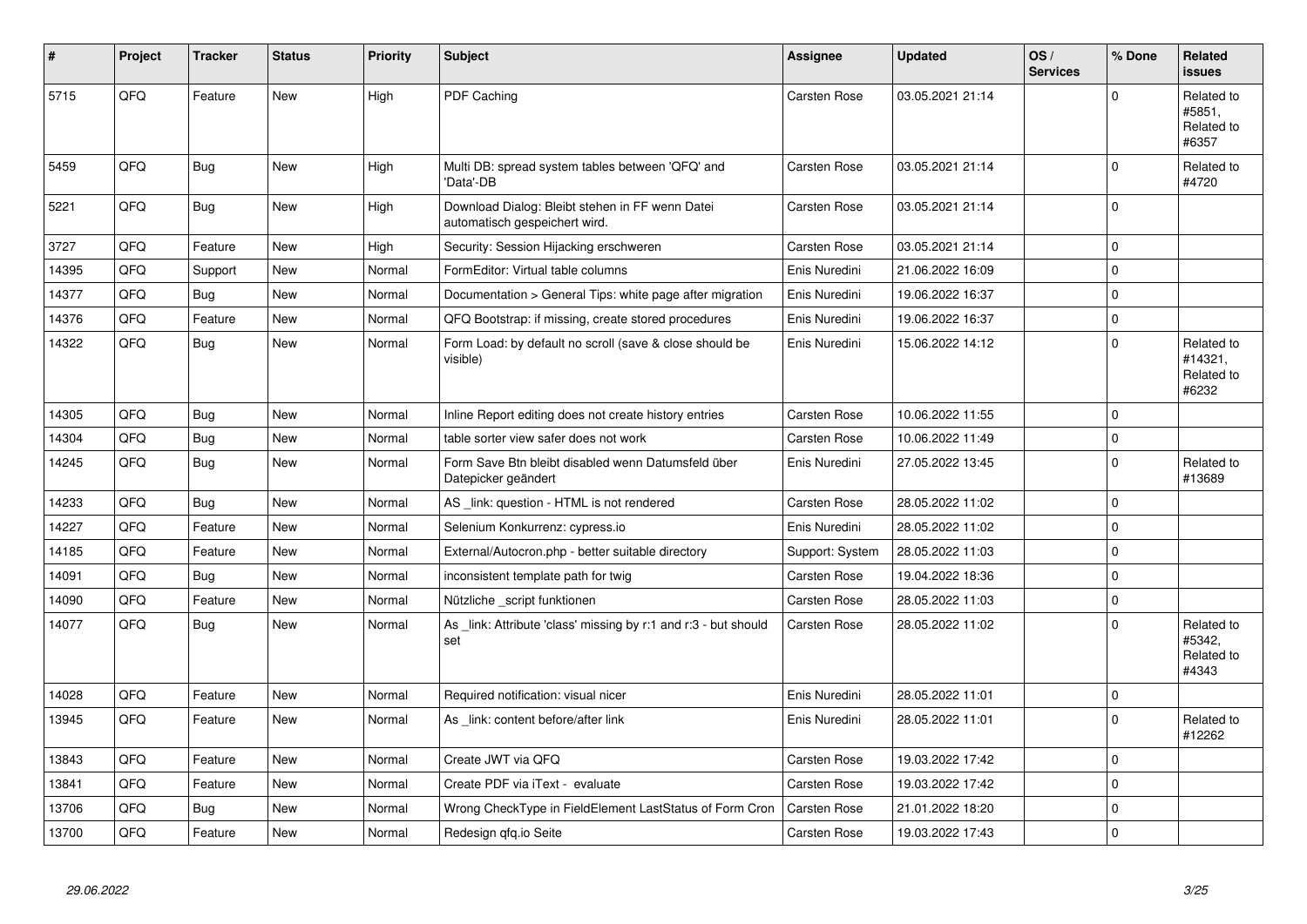| #     | Project | <b>Tracker</b> | <b>Status</b> | <b>Priority</b> | Subject                                                                                                                                             | Assignee               | <b>Updated</b>   | OS/<br><b>Services</b> | % Done      | Related<br><b>issues</b>                         |
|-------|---------|----------------|---------------|-----------------|-----------------------------------------------------------------------------------------------------------------------------------------------------|------------------------|------------------|------------------------|-------------|--------------------------------------------------|
| 13689 | QFQ     | <b>Bug</b>     | <b>New</b>    | Normal          | Enter auf Eingabefeld mit ungültigem Wert führt zu blurry<br>Seite                                                                                  | Enis Nuredini          | 28.05.2022 10:53 |                        | $\Omega$    | Related to<br>#14245, Has<br>duplicate<br>#11891 |
| 13659 | QFQ     | Bug            | New           | Normal          | wrong sanitize class applied to R-store                                                                                                             | Carsten Rose           | 15.01.2022 14:23 |                        | $\mathbf 0$ |                                                  |
| 13647 | QFQ     | <b>Bug</b>     | <b>New</b>    | Normal          | Autofocus funktioniert nicht auf Chrome                                                                                                             | Benjamin Baer          | 19.03.2022 17:44 |                        | $\Omega$    |                                                  |
| 13609 | QFQ     | Feature        | <b>New</b>    | Normal          | QFQ Introduction: Seite aufloesen                                                                                                                   | Philipp<br>Gröbelbauer | 28.05.2022 11:02 |                        | $\mathbf 0$ |                                                  |
| 13592 | QFQ     | <b>Bug</b>     | <b>New</b>    | Normal          | QFQ Build Queue: das vergeben von Tags klappt nicht. Es<br>werden keine Releases gebaut.                                                            | <b>Carsten Rose</b>    | 19.03.2022 17:45 |                        | $\mathbf 0$ |                                                  |
| 13528 | QFQ     | Bug            | New           | Normal          | qfq.io > releases: es wird kein neues Release angelegt                                                                                              | Benjamin Baer          | 19.03.2022 17:46 |                        | $\mathbf 0$ |                                                  |
| 13467 | QFQ     | Feature        | <b>New</b>    | Normal          | ChangeLog Generator                                                                                                                                 | Carsten Rose           | 19.03.2022 17:46 |                        | $\Omega$    | Related to<br>#11460                             |
| 13460 | QFQ     | Bug            | <b>New</b>    | Normal          | Doc: Password set/reset  password should not processed<br>with 'html encode'                                                                        | <b>Carsten Rose</b>    | 19.03.2022 17:46 |                        | $\mathbf 0$ |                                                  |
| 13451 | QFQ     | <b>Bug</b>     | <b>New</b>    | Normal          | Character Counter / Max Character: Problem in Safari                                                                                                | Carsten Rose           | 15.04.2022 17:18 |                        | $\mathbf 0$ |                                                  |
| 13354 | QFQ     | Feature        | <b>New</b>    | Normal          | Using Websocket in QFQ                                                                                                                              | <b>Carsten Rose</b>    | 10.11.2021 15:47 |                        | $\Omega$    |                                                  |
| 13332 | QFQ     | <b>Bug</b>     | <b>New</b>    | Normal          | Multi Form: Required Felder werden visuell nicht markiert.                                                                                          | <b>Carsten Rose</b>    | 19.03.2022 17:47 |                        | $\mathbf 0$ |                                                  |
| 13331 | QFQ     | Bug            | <b>New</b>    | Normal          | Multi Form: Clear Icon misplaced                                                                                                                    | <b>Carsten Rose</b>    | 19.03.2022 17:47 |                        | $\Omega$    |                                                  |
| 12989 | QFQ     | Bug            | New           | Normal          | empty string does not trigger dynamic update                                                                                                        | Enis Nuredini          | 28.05.2022 11:09 |                        | $\mathbf 0$ |                                                  |
| 12716 | QFQ     | Bug            | <b>New</b>    | Normal          | template group: Pattern only applied to first instance                                                                                              | <b>Carsten Rose</b>    | 19.03.2022 17:47 |                        | $\mathbf 0$ |                                                  |
| 12714 | QFQ     | <b>Bug</b>     | New           | Normal          | Conversion of GIF to PDF broken when GIF contains Alpha.                                                                                            | Carsten Rose           | 19.03.2022 17:49 |                        | $\mathbf 0$ |                                                  |
| 12679 | QFQ     | Feature        | <b>New</b>    | Normal          | tablesorter: custom column width                                                                                                                    | Carsten Rose           | 16.06.2021 11:10 |                        | $\mathbf 0$ |                                                  |
| 12664 | QFQ     | Feature        | <b>New</b>    | Normal          | TinyMCE: report/remove malicous HTML/JS Code                                                                                                        | Carsten Rose           | 19.03.2022 17:47 |                        | $\Omega$    | Related to<br>#14320                             |
| 12603 | QFQ     | Feature        | <b>New</b>    | Normal          | Dropdown (Select), Radio, checkbox:<br>itemListAlways={{!SELECT key, value}}                                                                        | <b>Carsten Rose</b>    | 19.03.2022 17:47 |                        | $\mathbf 0$ |                                                  |
| 12581 | QFQ     | <b>Bug</b>     | New           | Normal          | Form.forward=close: Record 'new' in new browser tab ><br>save (& close) >> Form is not reloaded with new created<br>record id and stays in mode=new | Carsten Rose           | 19.03.2022 17:48 |                        | $\Omega$    |                                                  |
| 12556 | QFQ     | Feature        | <b>New</b>    | Normal          | Pills Title: colored = static or dynamic on allrequiredgiven                                                                                        | Benjamin Baer          | 19.03.2022 17:49 |                        | $\mathbf 0$ |                                                  |
| 12520 | QFQ     | <b>Bug</b>     | <b>New</b>    | Normal          | Switch FE User: still active even FE User session expired                                                                                           | Carsten Rose           | 19.03.2022 17:48 |                        | $\mathbf 0$ |                                                  |
| 12512 | QFQ     | Bug            | <b>New</b>    | Normal          | Some MySQL Installation can't use 'stored procedures'                                                                                               | Carsten Rose           | 19.03.2022 17:48 |                        | $\mathbf 0$ |                                                  |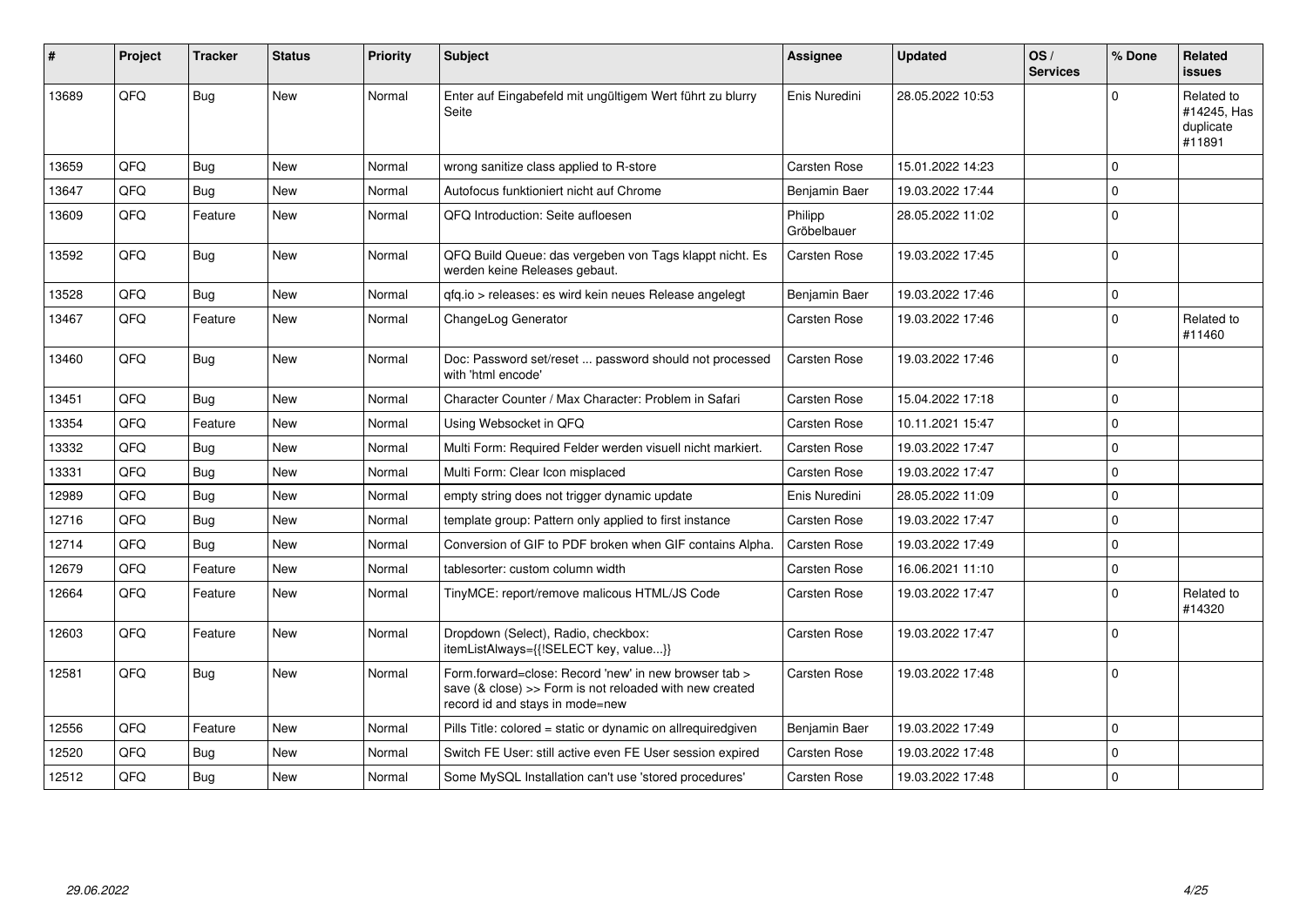| #     | Project | <b>Tracker</b> | <b>Status</b> | <b>Priority</b> | <b>Subject</b>                                                                                                      | Assignee      | <b>Updated</b>   | OS/<br><b>Services</b> | % Done      | Related<br><b>issues</b>                                              |
|-------|---------|----------------|---------------|-----------------|---------------------------------------------------------------------------------------------------------------------|---------------|------------------|------------------------|-------------|-----------------------------------------------------------------------|
| 12490 | QFQ     | Feature        | New           | Normal          | Loading Plugins in QFQ - see what tinymce does. (lazy<br>loading)                                                   | Benjamin Baer | 08.06.2022 10:37 |                        | $\Omega$    | Related to<br>#12611,<br>Related to<br>#10013,<br>Related to<br>#7732 |
| 12480 | QFQ     | Feature        | <b>New</b>    | Normal          | If QFQ upgrade is running, block further request                                                                    | Carsten Rose  | 03.05.2021 20:45 |                        | $\mathbf 0$ |                                                                       |
| 12477 | QFQ     | Feature        | New           | Normal          | Support for refactoring: Form, FormElement, diverse<br>Tabellen/Spalten, tt-content Records                         | Carsten Rose  | 03.05.2021 20:45 |                        | $\mathbf 0$ |                                                                       |
| 12476 | QFQ     | Feature        | New           | Normal          | clearMe: a) should trigger 'dirty', b) sticky on textarea resize                                                    | Benjamin Baer | 04.01.2022 08:40 |                        | $\mathbf 0$ | Related to<br>#9528                                                   |
| 12474 | QFQ     | Feature        | New           | Normal          | Check BaseConfigURL if it is given and the the last char is '/                                                      | Carsten Rose  | 03.05.2021 20:45 |                        | $\Omega$    |                                                                       |
| 12465 | QFQ     | Feature        | New           | Normal          | QFQ Function: use in FE to fill StoreRecord                                                                         | Carsten Rose  | 05.05.2021 21:58 |                        | $\mathbf 0$ |                                                                       |
| 12413 | QFQ     | Feature        | New           | Normal          | STORE_TYPO3: enhance for {{be_users.email:T}},<br>{{fe_users.email:T}}                                              | Carsten Rose  | 03.05.2021 20:45 |                        | $\mathbf 0$ | Related to<br>#12412,<br>Related to<br>#10012                         |
| 12412 | QFQ     | Feature        | New           | Normal          | Action/Escape qualifier 'e' (empty), '0': if given, an empty<br>string (or '0') will be treated as 'not found'      | Carsten Rose  | 08.05.2021 09:40 |                        | $\Omega$    | Related to<br>#12413,<br>Related to<br>#10012                         |
| 12400 | QFQ     | Feature        | New           | Normal          | Tutorial ist in QFQ Doku, Wird in der Suche gefunden, es<br>gibt aber kein Menupunkt - Inhalt ueberpruefen          | Carsten Rose  | 03.05.2021 20:45 |                        | $\Omega$    |                                                                       |
| 12330 | QFQ     | Feature        | New           | Normal          | Copy to input field / text area / TinyMCE                                                                           | Carsten Rose  | 07.04.2021 09:01 |                        | $\mathbf 0$ |                                                                       |
| 12327 | QFQ     | <b>Bug</b>     | <b>New</b>    | Normal          | Copy to clipboard: Glyphicon can not be changed                                                                     | Carsten Rose  | 27.12.2021 17:59 |                        | $\Omega$    |                                                                       |
| 12269 | QFQ     | Feature        | New           | Normal          | 2FA - Login                                                                                                         | Carsten Rose  | 03.05.2021 20:45 |                        | $\mathbf 0$ |                                                                       |
| 12187 | QFQ     | <b>Bug</b>     | New           | Normal          | Trigger FormAsFile() via Report: probably problem with multi<br>DB setup                                            | Carsten Rose  | 20.03.2021 21:20 |                        | $\Omega$    |                                                                       |
| 12163 | QFQ     | Feature        | <b>New</b>    | Normal          | Checkbox: table wrap                                                                                                | Carsten Rose  | 03.05.2021 20:51 |                        | 0           |                                                                       |
| 12162 | QFQ     | Feature        | New           | Normal          | FE.type=sendmail: personalized mailing (several mails) via<br>template                                              | Carsten Rose  | 03.05.2021 20:45 |                        | $\mathbf 0$ |                                                                       |
| 12156 | QFQ     | Feature        | New           | Normal          | Form: Optional disable 'leave page'                                                                                 |               | 03.05.2021 20:45 |                        | $\mathbf 0$ |                                                                       |
| 12146 | QFQ     | Feature        | New           | Normal          | Autocron Job: Anzeigen wann der naechste Job ausgefuehrt   Carsten Rose<br>wird, resp das er nicht ausgefuehrt wird |               | 15.03.2021 15:23 |                        | $\Omega$    |                                                                       |
| 12135 | QFQ     | Feature        | New           | Normal          | Subrecord: Notiz                                                                                                    |               | 24.04.2021 16:58 |                        | 0           |                                                                       |
| 12133 | QFQ     | Bug            | New           | Normal          | NPM, phpSpreadSheet aktualisieren                                                                                   | Carsten Rose  | 15.03.2021 09:04 |                        | 0           |                                                                       |
| 12119 | QFQ     | Feature        | New           | Normal          | AS paged: error message missing if there ist no 'r' argument.                                                       | Carsten Rose  | 03.05.2021 20:51 |                        | 0           |                                                                       |
| 12109 | QFQ     | Feature        | New           | Normal          | Donwload Link: Plain, SIP, Persistent Link, Peristent SIP -<br>new notation                                         | Carsten Rose  | 03.05.2021 20:45 |                        | 0           | Related to<br>#12085                                                  |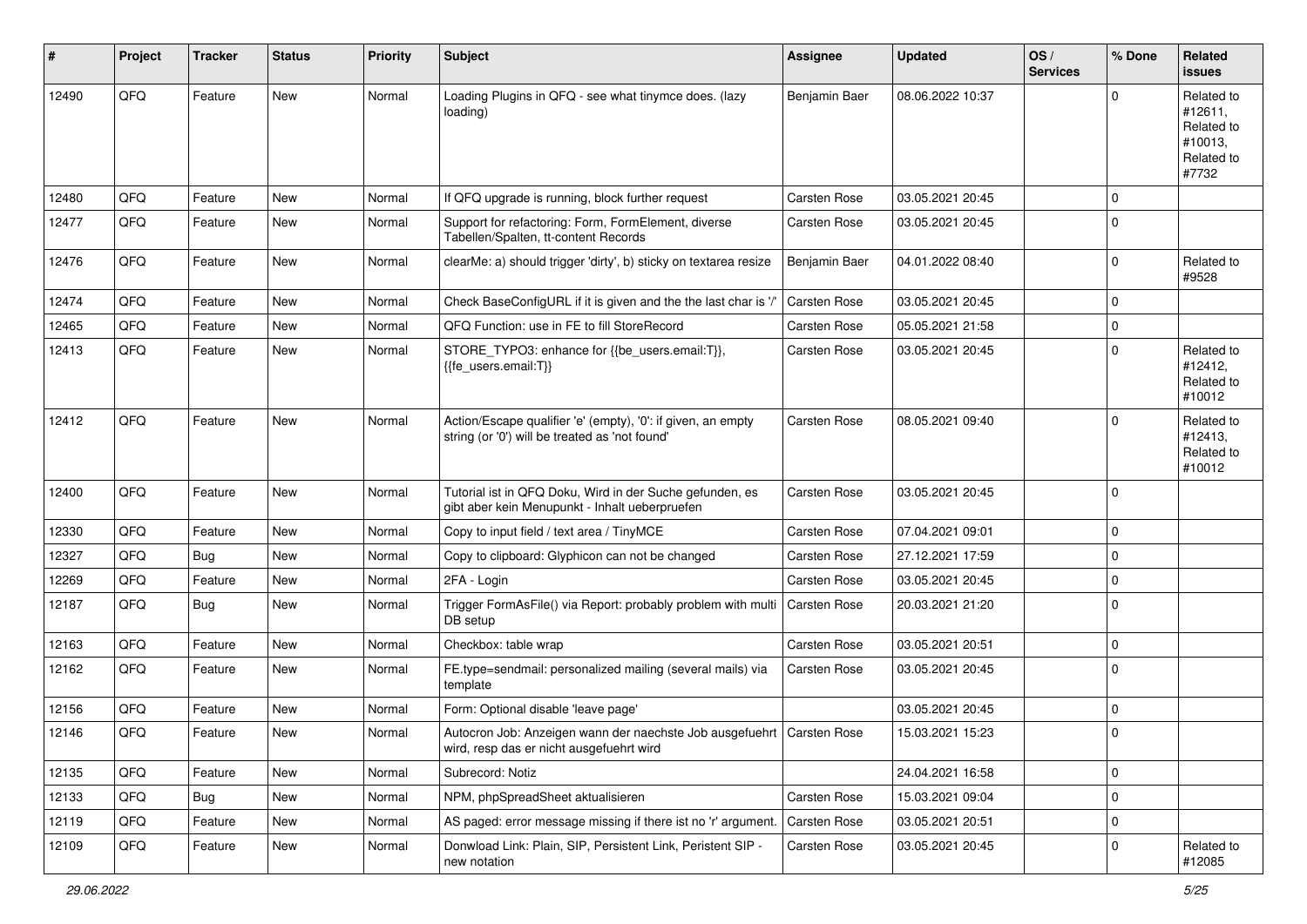| #     | Project | <b>Tracker</b> | <b>Status</b> | Priority | <b>Subject</b>                                                                                       | <b>Assignee</b>                                        | <b>Updated</b>   | OS/<br><b>Services</b> | % Done      | Related<br><b>issues</b>                     |                      |
|-------|---------|----------------|---------------|----------|------------------------------------------------------------------------------------------------------|--------------------------------------------------------|------------------|------------------------|-------------|----------------------------------------------|----------------------|
| 12045 | QFQ     | Bug            | <b>New</b>    | Normal   | templateGroup afterSave FE: Aufruf ohne<br>sqlHonorFormElements funktioniert nicht                   | Carsten Rose                                           | 18.02.2021 16:33 |                        | $\mathbf 0$ |                                              |                      |
| 12040 | QFQ     | <b>Bug</b>     | <b>New</b>    | Normal   | FE Mode 'hidden' für zwei FEs auf einer Zeile                                                        | Carsten Rose                                           | 18.02.2021 10:13 |                        | $\mathbf 0$ |                                              |                      |
| 12039 | QFQ     | Feature        | <b>New</b>    | Normal   | Missing htmlSpecialChar() in pre processing on form submit                                           |                                                        | 18.02.2021 00:09 |                        | $\Omega$    | Related to<br>#14320                         |                      |
| 12038 | QFQ     | Feature        | <b>New</b>    | Normal   | a) STORE_VAR: filenameOnlyStripUniq, b) SP:<br>QSTRIPUNIQ()                                          |                                                        | 17.02.2021 23:55 |                        | $\mathbf 0$ |                                              |                      |
| 12024 | QFQ     | Feature        | <b>New</b>    | Normal   | Excel Export: text columns by default decode<br>htmlspeciachar()                                     | Carsten Rose                                           | 17.02.2021 23:55 |                        | $\mathbf 0$ | Related to<br>#12022                         |                      |
| 12023 | QFQ     | Feature        | <b>New</b>    | Normal   | MySQL Stored Precdure: QDECODESPECIALCHAR()                                                          | <b>Carsten Rose</b>                                    | 16.02.2021 11:16 |                        | $\mathbf 0$ | Related to<br>#12022                         |                      |
| 11955 | QFQ     | Feature        | <b>New</b>    | Normal   | subrecord: new title option to set <th> attributes - e.g. to<br/>customize tablesorter options.</th> | attributes - e.g. to<br>customize tablesorter options. | Carsten Rose     | 03.05.2021 20:47       |             | $\mathbf 0$                                  | Related to<br>#11775 |
| 11892 | QFQ     | Feature        | <b>New</b>    | Normal   | tablesorter: columns with links are hard to order - new<br>qualifier 'Y: <ord>'</ord>                | Enis Nuredini                                          | 23.03.2022 09:22 |                        | $\mathbf 0$ |                                              |                      |
| 11775 | QFQ     | Feature        | New           | Normal   | Subrecord Tooltip pro Feld                                                                           | Carsten Rose                                           | 18.12.2020 15:22 |                        | $\mathbf 0$ | Related to<br>#11955                         |                      |
| 11752 | QFQ     | Bug            | New           | Normal   | checkbox renders multiple input elements with same name                                              | Carsten Rose                                           | 17.12.2020 14:58 |                        | $\mathbf 0$ | Related to<br>#11750                         |                      |
| 11747 | QFQ     | Feature        | <b>New</b>    | Normal   | Maintenance Page with Redirect                                                                       | Carsten Rose                                           | 03.05.2021 20:47 |                        | $\Omega$    | Related to<br>#11741                         |                      |
| 11716 | QFQ     | Feature        | <b>New</b>    | Normal   | Form an beliebiger Stelle im Report anzeigen                                                         |                                                        | 09.12.2020 09:47 |                        | $\Omega$    |                                              |                      |
| 11715 | QFQ     | <b>Bug</b>     | <b>New</b>    | Normal   | acceptZeroAsRequired and requiredOffButMark do not<br>coincide                                       |                                                        | 08.12.2020 12:13 |                        | 0           |                                              |                      |
| 11702 | QFQ     | Feature        | <b>New</b>    | Normal   | HTML Special Char makes no sense for 'allbut' if '&' is<br>forbidden                                 | Carsten Rose                                           | 07.12.2021 16:35 |                        | $\mathbf 0$ | Related to<br>#5112,<br>Related to<br>#14320 |                      |
| 11695 | QFQ     | Bug            | <b>New</b>    | Normal   | MultiForm required FE Error                                                                          | Carsten Rose                                           | 04.12.2020 13:34 |                        | $\mathbf 0$ |                                              |                      |
| 11668 | QFQ     | Bug            | <b>New</b>    | Normal   | Play function.sgl - problem with mysgl                                                               | Carsten Rose                                           | 03.05.2021 20:48 |                        | 0           |                                              |                      |
| 11667 | QFQ     | <b>Bug</b>     | <b>New</b>    | Normal   | MySQL mariadb-server-10.3: Incorrect datetime value                                                  | Carsten Rose                                           | 03.05.2021 20:48 |                        | $\mathbf 0$ |                                              |                      |
| 11535 | QFQ     | Feature        | New           | Normal   | Ability to create SQL columns in frontend QFQ forms                                                  |                                                        | 17.11.2020 12:11 |                        | 0           |                                              |                      |
| 11534 | QFG     | Feature        | New           | Normal   | Report: Action on selected rows - Table batchprocessing<br>feature                                   |                                                        | 18.11.2020 08:15 |                        | 0           |                                              |                      |
| 11523 | QFQ     | Feature        | New           | Normal   | Mit dynamic Update erkennen, ob Upload gemacht wurde                                                 | Carsten Rose                                           | 13.11.2020 15:07 |                        | 0           | Related to<br>#9533                          |                      |
| 11522 | QFQ     | <b>Bug</b>     | New           | Normal   | Aus/Einblenden von Reitern                                                                           |                                                        | 13.11.2020 14:58 |                        | 0           |                                              |                      |
| 11516 | QFQ     | Feature        | New           | Normal   | Multi Page Form (Previous/Next Buttons)                                                              | Carsten Rose                                           | 16.03.2021 17:52 |                        | 0           |                                              |                      |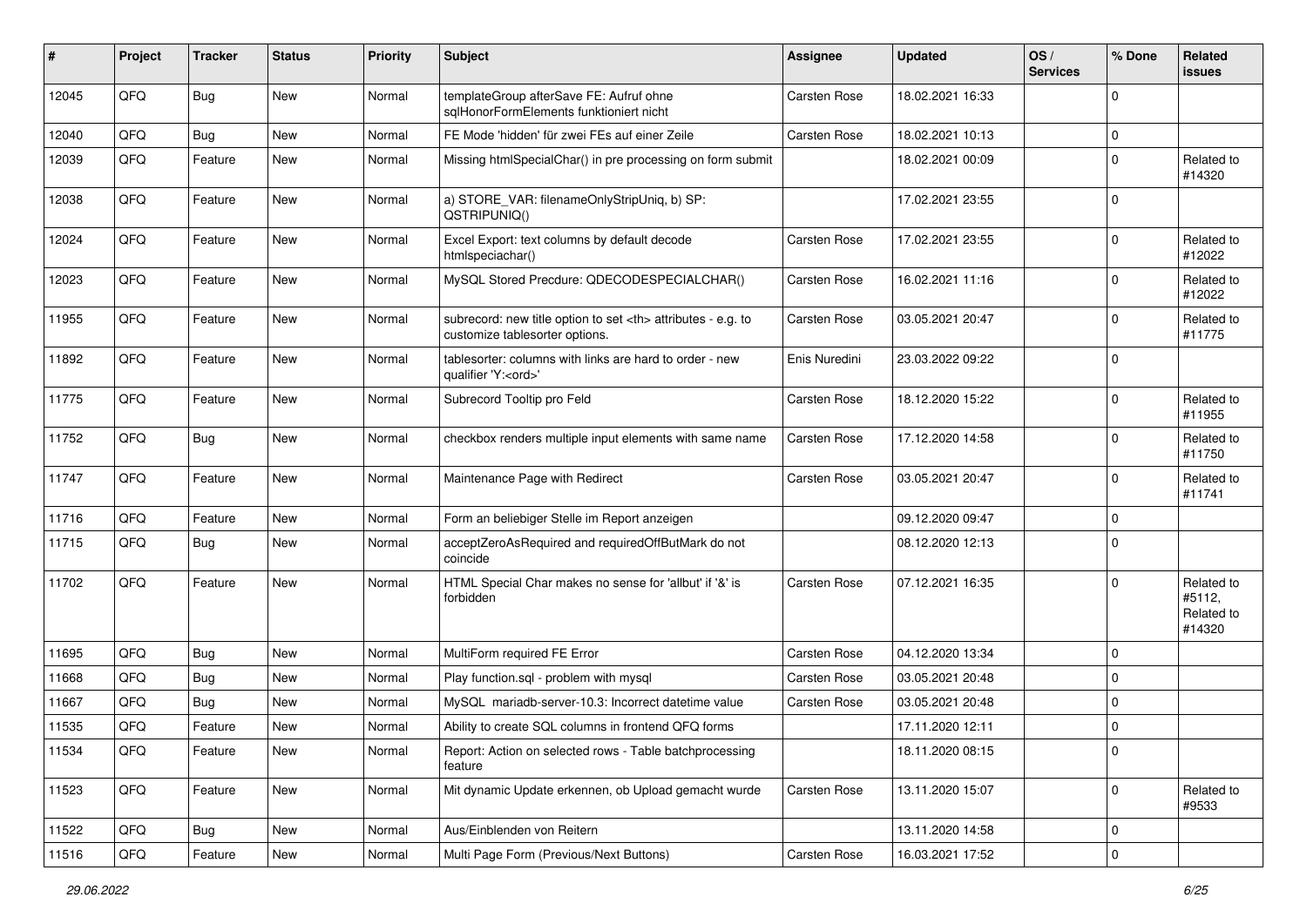| #     | Project | <b>Tracker</b> | <b>Status</b> | <b>Priority</b> | <b>Subject</b>                                                                       | <b>Assignee</b>     | <b>Updated</b>   | OS/<br><b>Services</b> | % Done      | Related<br><b>issues</b>                                             |
|-------|---------|----------------|---------------|-----------------|--------------------------------------------------------------------------------------|---------------------|------------------|------------------------|-------------|----------------------------------------------------------------------|
| 11504 | QFQ     | Feature        | <b>New</b>    | Normal          | Dynamic Update: Button text update for 'Save',' Close' &<br>'Delete'                 | Carsten Rose        | 12.11.2020 23:44 |                        | $\mathbf 0$ |                                                                      |
| 11460 | QFQ     | Feature        | <b>New</b>    | Normal          | Easier creation of changelog: gitchangelog                                           | Carsten Rose        | 12.06.2021 10:20 |                        | $\mathbf 0$ | Related to<br>#13467                                                 |
| 11239 | QFQ     | <b>Bug</b>     | <b>New</b>    | Normal          | Radiobutton (plain): horizontales Rendern abhängig vom<br>Datentyp in der Datenbank  | Carsten Rose        | 30.09.2020 18:37 |                        | $\mathbf 0$ |                                                                      |
| 11080 | QFQ     | Feature        | New           | Normal          | Send MQTT messages                                                                   | <b>Carsten Rose</b> | 29.08.2020 19:49 |                        | $\mathbf 0$ |                                                                      |
| 10996 | QFQ     | Feature        | New           | Normal          | Download video via sip: no seek                                                      | Carsten Rose        | 12.08.2020 14:18 |                        | $\mathbf 0$ |                                                                      |
| 10979 | QFQ     | Feature        | New           | Normal          | Ajax Calls an API - dataReport                                                       | <b>Carsten Rose</b> | 11.05.2022 12:15 |                        | $\mathbf 0$ |                                                                      |
| 10976 | QFQ     | Feature        | New           | Normal          | Excel Export Verbesserungen                                                          | <b>Carsten Rose</b> | 06.08.2020 10:56 |                        | $\pmb{0}$   |                                                                      |
| 10937 | QFQ     | <b>Bug</b>     | New           | Normal          | Fehler mit abhängigen Select- Feldern beim Positionieren                             | <b>Carsten Rose</b> | 12.11.2020 23:45 |                        | $\mathbf 0$ |                                                                      |
| 10890 | QFQ     | <b>Bug</b>     | <b>New</b>    | Normal          | AutoCron hangs                                                                       |                     | 20.07.2020 13:56 |                        | $\mathbf 0$ |                                                                      |
| 10874 | QFQ     | Feature        | <b>New</b>    | Normal          | Erstellen eines Foreign Keys in der Tabelle "FormElement"                            |                     | 13.07.2020 10:11 |                        | $\mathbf 0$ |                                                                      |
| 10819 | QFQ     | Feature        | New           | Normal          | Persistent SIP - second try                                                          | Carsten Rose        | 29.06.2020 23:02 |                        | $\pmb{0}$   | Related to<br>#6261                                                  |
| 10763 | QFQ     | Feature        | <b>New</b>    | Normal          | form accessed and submitted despite logout?                                          |                     | 16.06.2020 11:43 |                        | $\mathbf 0$ |                                                                      |
| 10759 | QFQ     | <b>Bug</b>     | <b>New</b>    | Normal          | emptyMeansNull - Feld falsch aktualisiert                                            |                     | 12.11.2020 23:45 |                        | $\mathbf 0$ |                                                                      |
| 10714 | QFQ     | Feature        | New           | Normal          | multi Table Form                                                                     | Carsten Rose        | 16.03.2021 18:44 |                        | $\pmb{0}$   |                                                                      |
| 10704 | QFQ     | <b>Bug</b>     | <b>New</b>    | Normal          | wkhtml problem rendering fullCalendar.js / fabric.js >><br>successor: puppeteer      | Carsten Rose        | 12.11.2020 23:45 |                        | $\mathbf 0$ | Related to<br>#5024,<br>Related to<br>#4650,<br>Related to<br>#10715 |
| 10658 | QFQ     | <b>Bug</b>     | <b>New</b>    | Normal          | processReadOnly broken                                                               | <b>Carsten Rose</b> | 27.05.2020 17:55 |                        | $\mathbf 0$ |                                                                      |
| 10593 | QFQ     | Feature        | New           | Normal          | label2: text behind input element                                                    | Carsten Rose        | 16.05.2020 10:57 |                        | $\mathbf 0$ |                                                                      |
| 10588 | QFQ     | <b>Bug</b>     | New           | Normal          | typeahed Tag: Doku anpassen                                                          | Carsten Rose        | 12.11.2020 23:45 |                        | $\pmb{0}$   |                                                                      |
| 10463 | QFQ     | Feature        | New           | Normal          | Report _link: expliztes setzen von HTML Tags (Bedarf fuer<br>'data-selenium' & 'id') | Enis Nuredini       | 23.03.2022 09:23 |                        | $\mathbf 0$ | Related to<br>#7648                                                  |
| 10384 | QFQ     | Feature        | <b>New</b>    | Normal          | Parameter Exchange QFQ Instances                                                     |                     | 07.05.2020 09:38 |                        | $\mathbf 0$ |                                                                      |
| 10345 | QFQ     | Feature        | New           | Normal          | Templates - Patterns QFQ Style                                                       |                     | 03.05.2021 21:01 |                        | $\mathbf 0$ | Related to<br>#10713                                                 |
| 10324 | QFQ     | <b>Bug</b>     | New           | Normal          | Excel Export mit Template funktioniert nur, wenn Template<br>vor uid kommt           |                     | 30.03.2020 11:20 |                        | $\mathbf 0$ | Related to<br>#10257                                                 |
| 10322 | QFQ     | Bug            | <b>New</b>    | Normal          | FormElement / Radio: missing column 'enum' >> FE not<br>reported                     | Carsten Rose        | 07.05.2020 09:37 |                        | $\mathbf 0$ |                                                                      |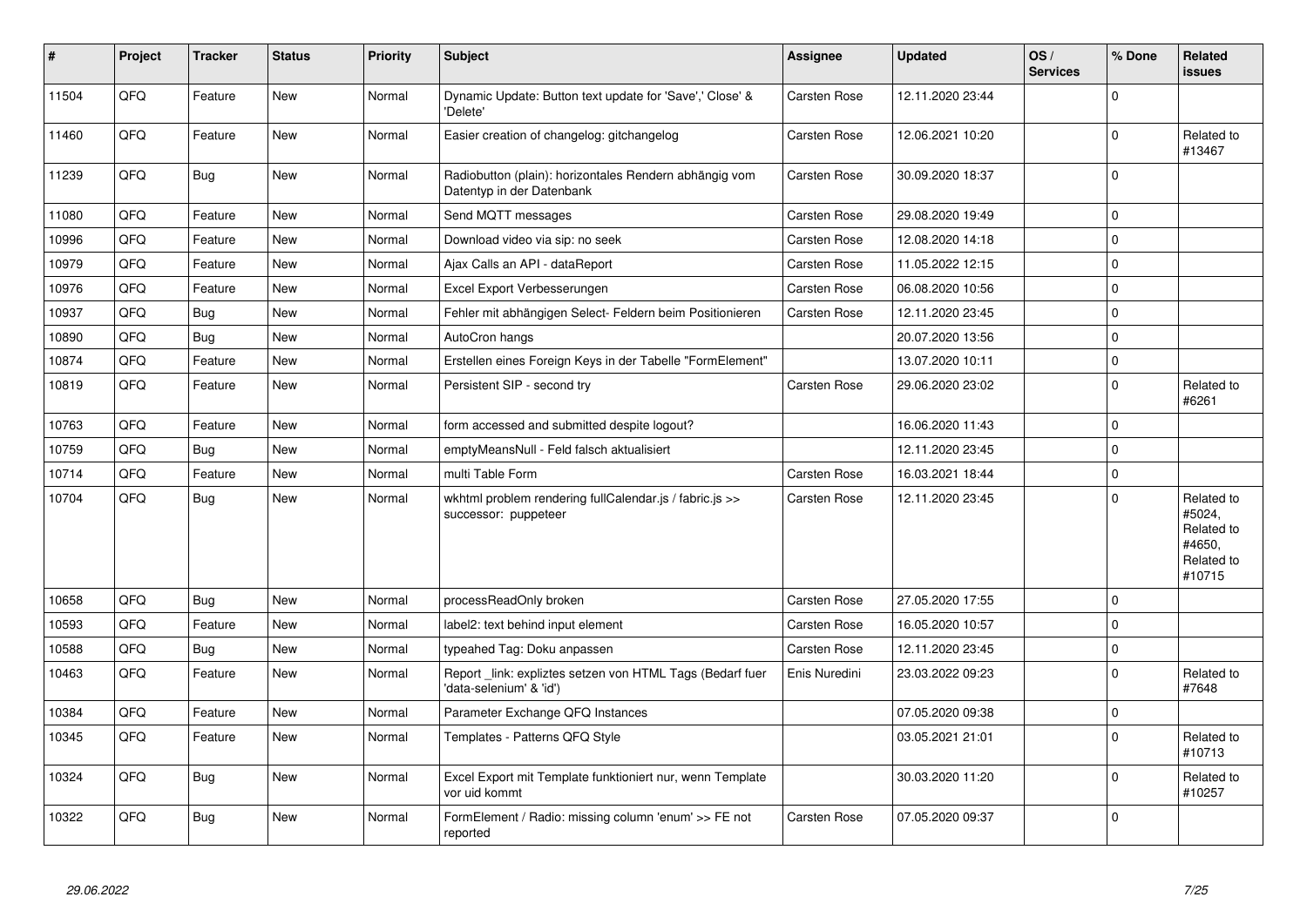| #     | Project | <b>Tracker</b> | <b>Status</b> | <b>Priority</b> | <b>Subject</b>                                                                                                                        | <b>Assignee</b> | <b>Updated</b>   | OS/<br><b>Services</b> | % Done      | Related<br><b>issues</b>                                             |
|-------|---------|----------------|---------------|-----------------|---------------------------------------------------------------------------------------------------------------------------------------|-----------------|------------------|------------------------|-------------|----------------------------------------------------------------------|
| 10119 | QFQ     | Feature        | <b>New</b>    | Normal          | Dropdown (selectlist) & TypeAhead: format and catagorize<br>list                                                                      | Carsten Rose    | 07.05.2020 09:36 |                        | $\Omega$    |                                                                      |
| 10082 | QFQ     | Bug            | New           | Normal          | FE.type=SELECT - 'sanatize' Class                                                                                                     | Carsten Rose    | 07.05.2020 09:36 |                        | $\Omega$    | Related to<br>#10081                                                 |
| 10080 | QFQ     | Feature        | <b>New</b>    | Normal          | Popup on 'save' / 'close': configure dialog (answer<br>yes/no/cancle/)                                                                | Carsten Rose    | 28.03.2021 20:52 |                        | $\Omega$    | Is duplicate<br>of #12262                                            |
| 10014 | QFQ     | Feature        | New           | Normal          | Manual.rst: describe behaviour and process order of<br>fillStoreVar, slaveId, sqlBefore,                                              | Carsten Rose    | 01.02.2020 22:31 |                        | $\Omega$    |                                                                      |
| 9983  | QFQ     | Feature        | <b>New</b>    | Normal          | Report Notation: new keyword 'range'                                                                                                  | Carsten Rose    | 01.02.2020 15:55 |                        | $\mathbf 0$ |                                                                      |
| 9927  | QFQ     | Feature        | New           | Normal          | QFQ Update: a) Update nur machen wenn BE User<br>eingeloggt ist., b) Bei Fehler genaue Meldung welcher<br>Updateschritt Probleme hat. | Carsten Rose    | 22.01.2020 12:59 |                        | $\Omega$    |                                                                      |
| 9855  | QFQ     | Bug            | <b>New</b>    | Normal          | <b>Required Check</b>                                                                                                                 |                 | 01.02.2020 15:56 |                        | $\mathbf 0$ |                                                                      |
| 9853  | QFQ     | Feature        | New           | Normal          | Check das SQL / QFQ / Mail Logfile geschrieben wird                                                                                   |                 | 09.01.2020 11:15 |                        | $\Omega$    |                                                                      |
| 9811  | QFQ     | Feature        | New           | Normal          | Report: tag every n'th row                                                                                                            | Carsten Rose    | 01.02.2020 23:22 |                        | $\mathbf 0$ |                                                                      |
| 9783  | QFQ     | <b>Bug</b>     | New           | Normal          | Email with special characters                                                                                                         | Carsten Rose    | 01.02.2020 23:22 |                        | $\Omega$    |                                                                      |
| 9781  | QFQ     | Feature        | <b>New</b>    | Normal          | Button: CSS class to make buttons smaller                                                                                             | Carsten Rose    | 01.02.2020 23:22 |                        | $\mathbf 0$ |                                                                      |
| 9777  | QFQ     | Feature        | New           | Normal          | Logging QFQ Variables                                                                                                                 | Carsten Rose    | 16.12.2019 17:17 |                        | $\mathbf 0$ |                                                                      |
| 9773  | QFQ     | <b>Bug</b>     | New           | Normal          | form.parameter.formModeGlobal=requiredOff                                                                                             | Carsten Rose    | 01.02.2020 15:56 |                        | $\Omega$    |                                                                      |
| 9707  | QFQ     | Feature        | <b>New</b>    | Normal          | SIP security: encode pageId and check pageId on decode                                                                                | Carsten Rose    | 01.02.2020 23:22 |                        | $\mathbf 0$ |                                                                      |
| 9706  | QFQ     | Feature        | New           | Normal          | Multi File Upload (hidden template group)                                                                                             | Carsten Rose    | 01.02.2020 23:22 |                        | $\Omega$    | Related to<br>#7521,<br>Related to<br>#5562,<br>Related to<br>#13330 |
| 9602  | QFQ     | Feature        | <b>New</b>    | Normal          | Form definition as JSON                                                                                                               | Carsten Rose    | 01.02.2020 23:21 |                        | $\Omega$    | Related to<br>#9600                                                  |
| 9537  | QFQ     | Feature        | New           | Normal          | FormEditor: Edit fieldset in FrontEnd                                                                                                 | Carsten Rose    | 01.02.2020 23:22 |                        | 0           |                                                                      |
| 9533  | QFQ     | Bug            | New           | Normal          | FE.type=upload: Check in 'beforeSave' if upload is given                                                                              | Carsten Rose    | 01.02.2020 23:22 |                        | $\Omega$    | Related to<br>#11523                                                 |
| 9352  | QFQ     | Feature        | New           | Normal          | FE 'Native' fire slaveld, sqlAfter, sqlIns                                                                                            | Carsten Rose    | 01.02.2020 23:22 |                        | $\mathbf 0$ |                                                                      |
| 9348  | QFQ     | Feature        | New           | Normal          | defaultThumbnailSize: pre render thumbnails                                                                                           | Carsten Rose    | 12.06.2021 09:05 |                        | $\mathbf 0$ |                                                                      |
| 9317  | QFQ     | <b>Bug</b>     | New           | Normal          | FE.type=note: with dynamic show/hidden an empty label<br>causes trouble                                                               | Carsten Rose    | 01.02.2020 23:22 |                        | $\mathbf 0$ |                                                                      |
| 9221  | QFQ     | Feature        | New           | Normal          | typeAhead: Zeichenlimite ausschalten                                                                                                  | Carsten Rose    | 08.05.2021 17:06 |                        | $\pmb{0}$   |                                                                      |
| 9208  | QFQ     | Feature        | New           | Normal          | Manage 'recent' records                                                                                                               | Carsten Rose    | 01.02.2020 23:22 |                        | $\mathbf 0$ |                                                                      |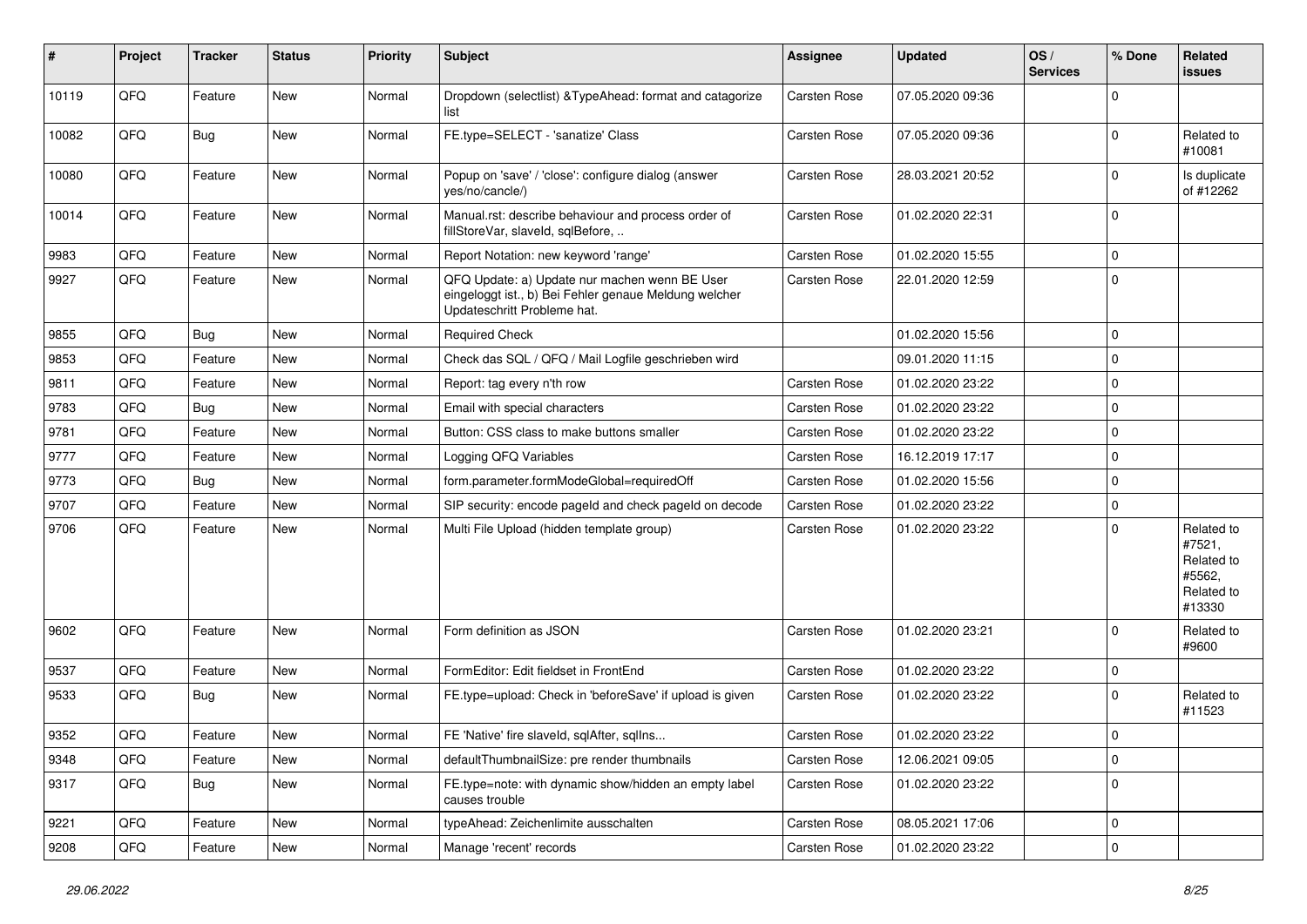| #    | Project | <b>Tracker</b> | <b>Status</b> | <b>Priority</b> | <b>Subject</b>                                                                                         | <b>Assignee</b> | <b>Updated</b>   | OS/<br><b>Services</b> | % Done      | Related<br>issues    |
|------|---------|----------------|---------------|-----------------|--------------------------------------------------------------------------------------------------------|-----------------|------------------|------------------------|-------------|----------------------|
| 9177 | QFQ     | <b>Bug</b>     | New           | Normal          | Bug? QFQ tries to save an action FE, which has real<br>existing column name                            | Carsten Rose    | 01.02.2020 23:22 |                        | $\mathbf 0$ |                      |
| 9136 | QFQ     | Feature        | New           | Normal          | Create ZIP files with dynamic PDFs                                                                     | Carsten Rose    | 01.02.2020 23:22 |                        | $\mathbf 0$ |                      |
| 9129 | QFQ     | Feature        | New           | Normal          | sqlValidate: Message as notification, not as error                                                     | Carsten Rose    | 01.02.2020 23:22 |                        | $\Omega$    | Related to<br>#9128  |
| 9128 | QFQ     | Feature        | New           | Normal          | Error Message: not replaced variables- a) replace back to<br>'{{', b) underline                        | Carsten Rose    | 01.02.2020 23:22 |                        | $\mathbf 0$ | Related to<br>#9129  |
| 9127 | QFQ     | <b>Bug</b>     | <b>New</b>    | Normal          | Error Message: change 'roll over' color - text not readable                                            | Carsten Rose    | 01.02.2020 23:22 |                        | $\Omega$    |                      |
| 9077 | QFQ     | <b>Bug</b>     | <b>New</b>    | Normal          | typeAheadSql: report broken SQL                                                                        | Carsten Rose    | 01.02.2020 23:22 |                        | $\Omega$    |                      |
| 9013 | QFQ     | Bug            | New           | Normal          | Error in Twig template not handled                                                                     | Carsten Rose    | 20.10.2021 13:43 |                        | $\mathbf 0$ |                      |
| 8975 | QFQ     | Feature        | New           | Normal          | Report Notation: 2.0                                                                                   | Carsten Rose    | 01.02.2020 23:22 |                        | $\mathbf 0$ | Related to<br>#8963  |
| 8806 | QFQ     | Feature        | New           | Normal          | SQL Function nl2br                                                                                     | Carsten Rose    | 01.02.2020 23:22 |                        | $\mathbf 0$ |                      |
| 8719 | QFQ     | Feature        | New           | Normal          | extraButtonLock: add support for 0/1                                                                   | Carsten Rose    | 01.02.2020 23:22 |                        | $\mathbf 0$ |                      |
| 8702 | QFQ     | Feature        | New           | Normal          | Load Record which is locked: missing user info                                                         | Carsten Rose    | 11.12.2019 16:16 |                        | 0           | Related to<br>#9789  |
| 8336 | QFQ     | Feature        | New           | Normal          | Form > modified > Close New: a) Optional disable popup, b)<br>custom text, c) mode on save: close stay | Carsten Rose    | 01.02.2020 23:22 |                        | $\Omega$    | Related to<br>#8335  |
| 8217 | QFQ     | Feature        | New           | Normal          | if-elseif-else construct                                                                               | Carsten Rose    | 16.03.2021 18:41 |                        | $\mathbf 0$ | Related to<br>#10716 |
| 8187 | QFQ     | Feature        | New           | Normal          | Subrecord: enable/hide new button - make new/edit/delete<br>customizeable.                             | Carsten Rose    | 06.03.2021 18:44 |                        | $\mathbf 0$ | Related to<br>#11326 |
| 8089 | QFQ     | Feature        | <b>New</b>    | Normal          | Copy/Paste for FormElements                                                                            | Carsten Rose    | 01.02.2020 23:22 |                        | 0           |                      |
| 8049 | QFQ     | <b>Bug</b>     | New           | Normal          | FE.type=note, column 'value': text moves some pixel to top<br>after save                               | Carsten Rose    | 01.02.2020 23:22 |                        | $\Omega$    |                      |
| 7924 | QFQ     | Feature        | New           | Normal          | Radio/Checkbox with Tooltip                                                                            | Carsten Rose    | 01.02.2020 23:22 |                        | 0           |                      |
| 7920 | QFQ     | Feature        | New           | Normal          | FE: Syntax Highlight, Zeinlenumbruch                                                                   | Carsten Rose    | 01.02.2020 10:03 |                        | $\mathbf 0$ |                      |
| 7890 | QFQ     | Bug            | New           | Normal          | FormElement 'required': extraButtonInfo not aligned                                                    | Carsten Rose    | 11.06.2021 21:17 |                        | $\Omega$    | Related to<br>#11517 |
| 7812 | QFQ     | Feature        | New           | Normal          | FE 'Subrecord' - new option 'subrecordShowFilter',<br>'subrecordPaging'                                | Carsten Rose    | 01.02.2020 23:22 |                        | $\mathbf 0$ |                      |
| 7795 | QFQ     | <b>Bug</b>     | New           | Normal          | Readonly Form: Typeahead-Felder                                                                        | Carsten Rose    | 01.02.2020 23:22 |                        | 0           |                      |
| 7685 | QFQ     | Bug            | New           | Normal          | Open FormElement from QFQ error message and save<br>modified record: error about missing {{formId:F}}  | Carsten Rose    | 01.02.2020 23:22 |                        | 0           |                      |
| 7683 | QFQ     | Feature        | New           | Normal          | Special column names in '{{ SELECT  AS _link }}' should<br>be detected                                 | Carsten Rose    | 01.02.2020 23:21 |                        | 0           |                      |
| 7681 | QFQ     | Feature        | New           | Normal          | Optional switch off 'check for modified record'                                                        | Carsten Rose    | 01.02.2020 23:21 |                        | $\pmb{0}$   |                      |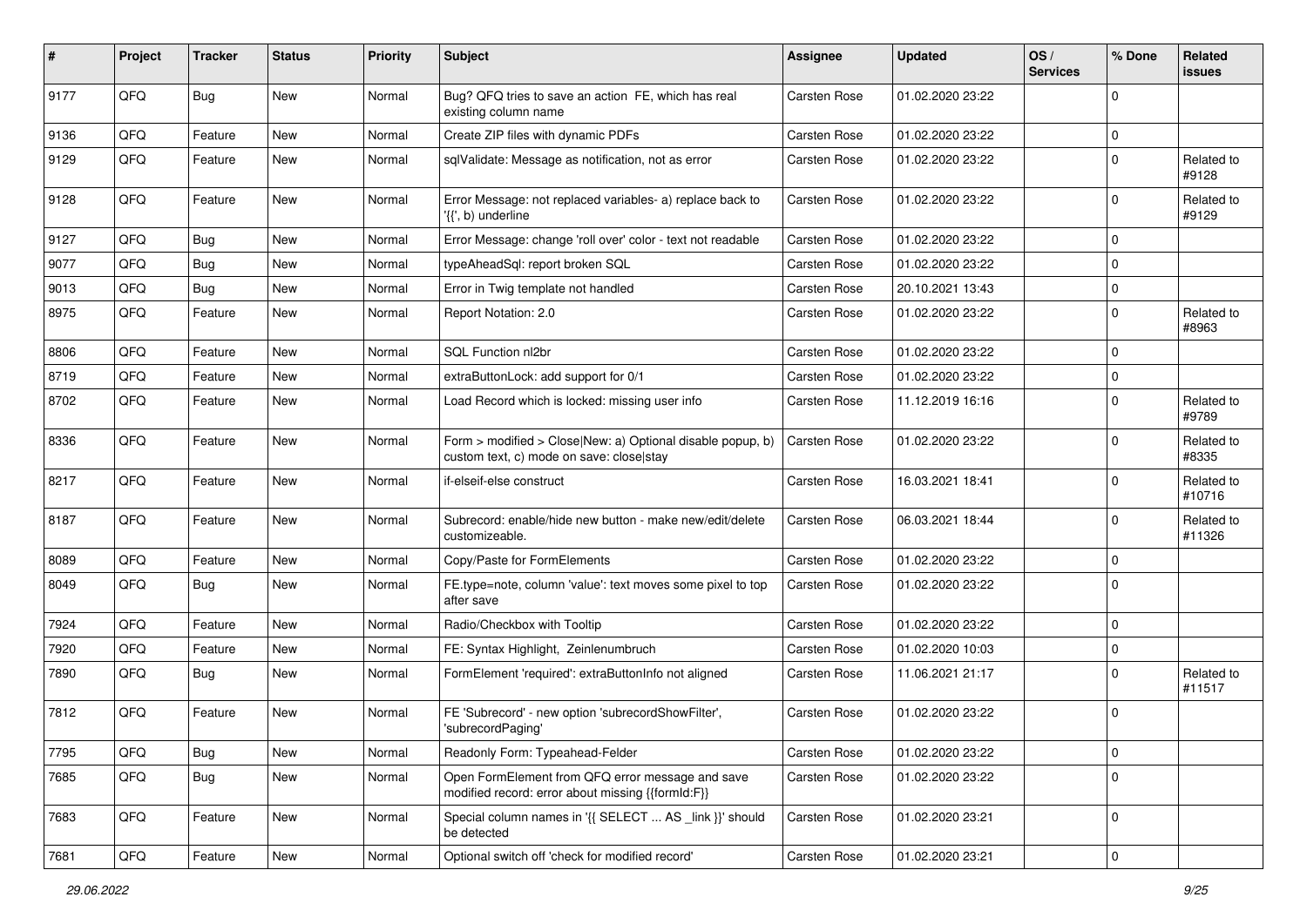| #    | Project | <b>Tracker</b> | <b>Status</b> | <b>Priority</b> | <b>Subject</b>                                                                                                             | Assignee     | <b>Updated</b>   | OS/<br><b>Services</b> | % Done      | Related<br><b>issues</b> |
|------|---------|----------------|---------------|-----------------|----------------------------------------------------------------------------------------------------------------------------|--------------|------------------|------------------------|-------------|--------------------------|
| 7660 | QFQ     | Feature        | <b>New</b>    | Normal          | IMAP: import mails to DB, move / delete mails                                                                              | Carsten Rose | 01.02.2020 09:52 |                        | $\Omega$    |                          |
| 7574 | QFQ     | <b>Bug</b>     | New           | Normal          | Substitute error: form element not reported / dont parse<br>Form.note                                                      | Carsten Rose | 01.02.2020 23:21 |                        | $\mathbf 0$ |                          |
| 7547 | QFQ     | Bug            | <b>New</b>    | Normal          | Error Message in afterSave: wrong parameter column<br>reported                                                             | Carsten Rose | 01.02.2020 23:22 |                        | $\mathbf 0$ |                          |
| 7524 | QFQ     | Bug            | <b>New</b>    | Normal          | QFQ throws a 'General Error' if 'fileadmin/protected/log/' is<br>not writeable                                             | Carsten Rose | 01.02.2020 23:22 |                        | $\mathbf 0$ |                          |
| 7521 | QFQ     | Feature        | New           | Normal          | TemplateGroup: fe.type=upload                                                                                              | Carsten Rose | 01.02.2020 23:21 |                        | $\mathbf 0$ | Related to<br>#9706      |
| 7520 | QFQ     | Feature        | <b>New</b>    | Normal          | QR Code:  AS _qr ( AS _link)                                                                                               | Carsten Rose | 01.02.2020 23:22 |                        | $\mathbf 0$ |                          |
| 7519 | QFQ     | Feature        | New           | Normal          | Select: Multi                                                                                                              | Carsten Rose | 01.02.2020 23:22 |                        | $\mathbf 0$ |                          |
| 7513 | QFQ     | <b>Bug</b>     | <b>New</b>    | Normal          | Radios not correct aligned                                                                                                 | Carsten Rose | 01.02.2020 23:22 |                        | $\mathbf 0$ |                          |
| 7512 | QFQ     | <b>Bug</b>     | New           | Normal          | FE: inputType=number >> 'pattern' is not respected                                                                         | Carsten Rose | 01.02.2020 23:22 |                        | $\mathbf 0$ |                          |
| 7481 | QFQ     | Feature        | New           | Normal          | Detect 'BaseUrl' automatically                                                                                             | Carsten Rose | 01.02.2020 23:21 |                        | $\mathbf 0$ |                          |
| 7480 | QFQ     | Feature        | New           | Normal          | Record History (Undo / Redo)                                                                                               | Carsten Rose | 11.12.2019 16:16 |                        | $\mathbf 0$ | Related to<br>#2361      |
| 7342 | QFQ     | Feature        | <b>New</b>    | Normal          | add content = hide_this                                                                                                    | Carsten Rose | 01.02.2020 23:21 |                        | $\mathbf 0$ |                          |
| 7280 | QFQ     | Feature        | New           | Normal          | recently used table                                                                                                        | Carsten Rose | 01.02.2020 23:21 |                        | $\mathbf 0$ |                          |
| 7261 | QFQ     | <b>Bug</b>     | New           | Normal          | Report pathFilename for user without path, only the filename                                                               | Carsten Rose | 01.02.2020 23:21 |                        | $\mathbf 0$ |                          |
| 7239 | QFQ     | Feature        | <b>New</b>    | Normal          | TinyMCE: html tag whitelist                                                                                                | Carsten Rose | 01.02.2020 23:21 |                        | $\mathbf 0$ | Related to<br>#14320     |
| 7219 | QFQ     | <b>Bug</b>     | New           | Normal          | typeSheadSql / typeAheadSqlPrefetch: change to curly<br>braces                                                             | Carsten Rose | 01.02.2020 23:21 |                        | $\mathbf 0$ |                          |
| 7175 | QFQ     | Feature        | <b>New</b>    | Normal          | Upload: md5 hash as filename                                                                                               | Carsten Rose | 01.02.2020 23:21 |                        | $\mathbf 0$ |                          |
| 7119 | QFQ     | Feature        | New           | Normal          | Upload: scaleDownWidth, scaleDownHeight                                                                                    | Carsten Rose | 01.02.2020 23:21 |                        | $\mathbf 0$ |                          |
| 7109 | QFQ     | Feature        | New           | Normal          | Dynamic Updates: row/element hide                                                                                          | Carsten Rose | 01.02.2020 23:22 |                        | $\mathbf 0$ | Has duplicate<br>#4081   |
| 7102 | QFQ     | Feature        | <b>New</b>    | Normal          | Comment sign in report: '#' and '--'                                                                                       | Carsten Rose | 01.02.2020 23:21 |                        | $\mathbf 0$ |                          |
| 7099 | QFQ     | Feature        | New           | Normal          | Redesign FormEditor                                                                                                        | Carsten Rose | 01.02.2020 23:21 |                        | $\mathbf 0$ |                          |
| 7014 | QFQ     | <b>Bug</b>     | New           | Normal          | Sending invalid emails succeeds when<br>debug.redirectAllMailTo is set                                                     | Carsten Rose | 01.02.2020 23:21 |                        | $\mathbf 0$ |                          |
| 7002 | QFQ     | <b>Bug</b>     | New           | Normal          | Dynamic Update: row does not disappear / appear                                                                            | Carsten Rose | 01.02.2020 23:22 |                        | $\mathbf 0$ |                          |
| 6912 | QFQ     | <b>Bug</b>     | New           | Normal          | error Message Var 'deadline' already set in SIP - in Form<br>with FE.value={{deadline:R:::{{deadlinePeriod:Y}}}}           | Carsten Rose | 01.02.2020 23:21 |                        | $\mathbf 0$ |                          |
| 6855 | QFQ     | Feature        | New           | Normal          | With {{feUser:U}}!={{feUser:T}}: Save / Delete: only possible<br>with {{feUserSave:U}}='yes' and '{{feUserDelete:U}}='yes' | Carsten Rose | 01.02.2020 23:21 |                        | $\mathbf 0$ |                          |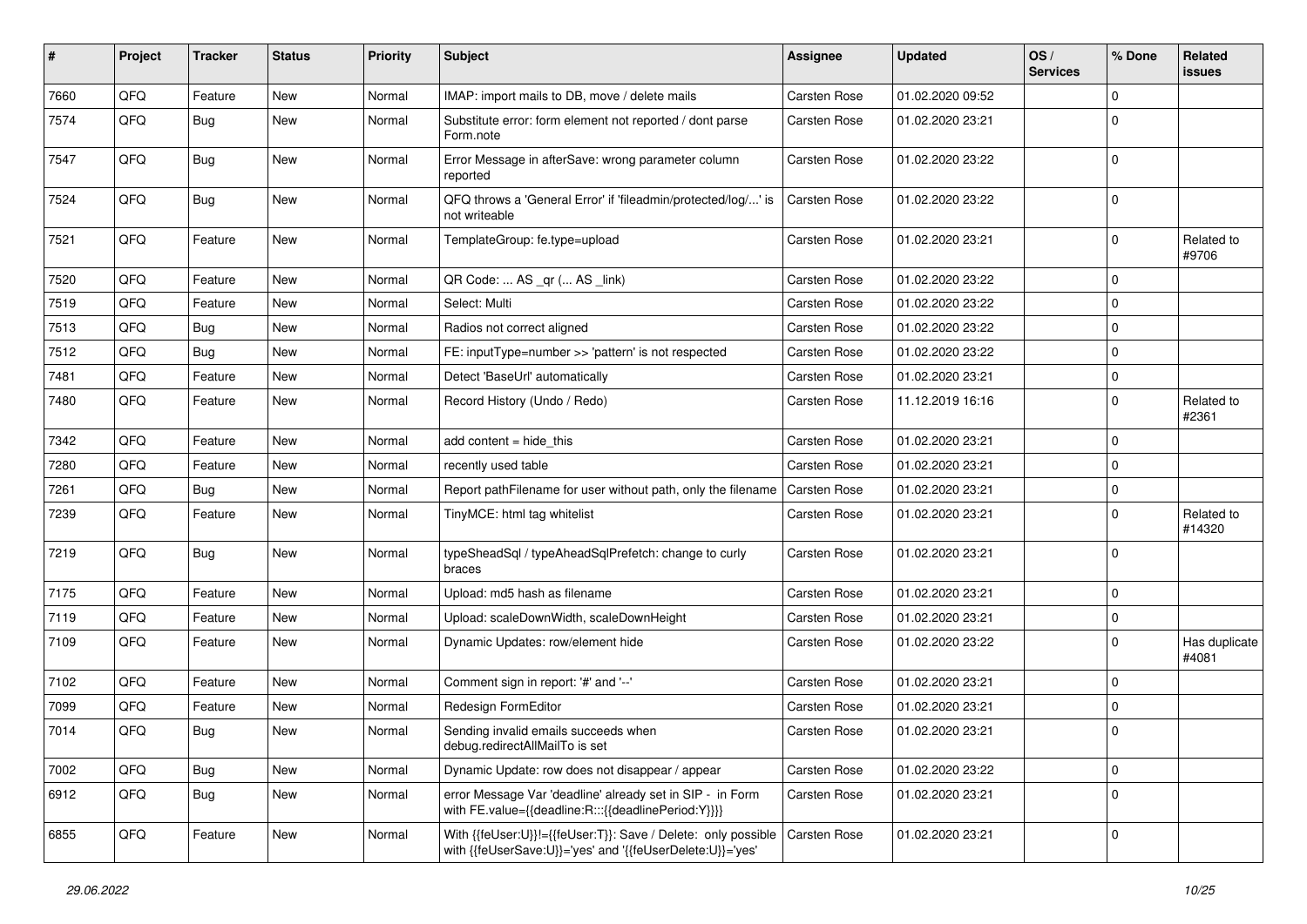| $\vert$ # | Project | <b>Tracker</b> | <b>Status</b> | <b>Priority</b> | <b>Subject</b>                                                                                        | <b>Assignee</b> | <b>Updated</b>   | OS/<br><b>Services</b> | % Done      | <b>Related</b><br>issues                    |
|-----------|---------|----------------|---------------|-----------------|-------------------------------------------------------------------------------------------------------|-----------------|------------------|------------------------|-------------|---------------------------------------------|
| 6765      | QFQ     | Feature        | <b>New</b>    | Normal          | Moeglichkeit via QFQ eigene Logs zu schreiben                                                         | Carsten Rose    | 01.02.2020 23:21 |                        | $\Omega$    |                                             |
| 6723      | QFQ     | Feature        | <b>New</b>    | Normal          | Report QFQ Installation and Version                                                                   | Carsten Rose    | 12.06.2021 09:07 |                        | 0           |                                             |
| 6677      | QFQ     | Bug            | <b>New</b>    | Normal          | Error message FE Action Element: no/wrong FE reference<br>who cause the problem.                      | Carsten Rose    | 01.02.2020 23:21 |                        | $\Omega$    |                                             |
| 6602      | QFQ     | Feature        | New           | Normal          | Formlet: in Report auf Mausklick ein mini-form oeffnen                                                | Carsten Rose    | 11.12.2019 16:16 |                        | $\Omega$    |                                             |
| 6594      | QFQ     | Feature        | New           | Normal          | Excel: on download, check if there is a valid sip                                                     | Carsten Rose    | 01.02.2020 23:21 |                        | $\mathbf 0$ |                                             |
| 6483      | QFQ     | <b>Bug</b>     | New           | Normal          | R Store funktioniert nicht bei 'Report Notation' im FE                                                | Carsten Rose    | 01.02.2020 23:21 |                        | 0           |                                             |
| 6462      | QFQ     | <b>Bug</b>     | New           | Normal          | File Upload: Nutzlose Fehlermeldung wenn Datei zu gross                                               | Carsten Rose    | 01.02.2020 23:21 |                        | $\mathbf 0$ | Related to<br>#6139                         |
| 6437      | QFQ     | Feature        | <b>New</b>    | Normal          | Neuer Mode Button bei FormElementen                                                                   | Carsten Rose    | 01.02.2020 23:21 |                        | $\Omega$    | Related to<br>#9668,<br>Blocked by<br>#9678 |
| 6292      | QFQ     | Feature        | <b>New</b>    | Normal          | Download: File speichern mit Hash aber original Filename in<br>der Datenbank vermerken fuer Downloads | Carsten Rose    | 01.02.2020 23:21 |                        | 0           |                                             |
| 6289      | QFQ     | Feature        | <b>New</b>    | Normal          | Form: Log                                                                                             | Carsten Rose    | 01.02.2020 23:21 |                        | 0           |                                             |
| 6261      | QFQ     | Feature        | New           | Normal          | Persistent SIP                                                                                        | Carsten Rose    | 12.06.2021 09:07 |                        | $\mathbf 0$ | Related to<br>#10819                        |
| 5782      | QFQ     | Feature        | <b>New</b>    | Normal          | NextCloud API                                                                                         | Carsten Rose    | 01.02.2020 10:02 |                        | $\Omega$    |                                             |
| 5576      | QFQ     | Bug            | <b>New</b>    | Normal          | Using MySQL 'DROP' requires privilege - wich is not really<br>necessary.                              | Carsten Rose    | 01.02.2020 23:21 |                        | $\Omega$    |                                             |
| 5559      | QFQ     | <b>Bug</b>     | New           | Normal          | FE.type = Upload: 'accept' might contain variables                                                    | Carsten Rose    | 11.05.2020 21:23 |                        | 0           |                                             |
| 5345      | QFQ     | Feature        | <b>New</b>    | Normal          | Report: UPDATE / INSERT / DELETE statements should<br>trigger subqueries, depending on the result.    | Carsten Rose    | 27.05.2020 16:11 |                        | $\Omega$    |                                             |
| 5305      | QFQ     | Bug            | <b>New</b>    | Normal          | Upload FormElement: nicht disabled by readonly Form                                                   | Carsten Rose    | 16.06.2021 13:43 |                        | 0           | Related to<br>#9347,<br>Related to<br>#9834 |
| 5131      | QFQ     | Feature        | <b>New</b>    | Normal          | Activate Spin Gear ('wait/busy' indicator) via LINK attribute                                         | Carsten Rose    | 01.02.2020 23:21 |                        | $\Omega$    |                                             |
| 4756      | QFQ     | <b>Bug</b>     | <b>New</b>    | Normal          | Form dirty even nothing changes                                                                       | Carsten Rose    | 11.12.2019 16:16 |                        | $\Omega$    |                                             |
| 4413      | QFQ     | Feature        | New           | Normal          | fieldset: show/hidden, modeSql, dynamicUpdate                                                         | Carsten Rose    | 09.02.2022 15:19 |                        | $\mathbf 0$ |                                             |
| 4250      | QFQ     | Feature        | New           | Normal          | AutoCron in QFQ via PHP                                                                               | Carsten Rose    | 01.02.2020 23:21 |                        | 0           | Related to<br>#3292,<br>Related to<br>#3291 |
| 4082      | QFQ     | Feature        | New           | Normal          | Dynamic Update: modeSql - useful default                                                              | Carsten Rose    | 01.02.2020 23:22 |                        | 0           |                                             |
| 4050      | QFO     | Feature        | New           | Normal          | sql.log: 1) FormElement ID which causes a specific action,<br>2) Result in the same row.              | Carsten Rose    | 15.04.2020 11:35 |                        | 0           | Related to<br>#5458                         |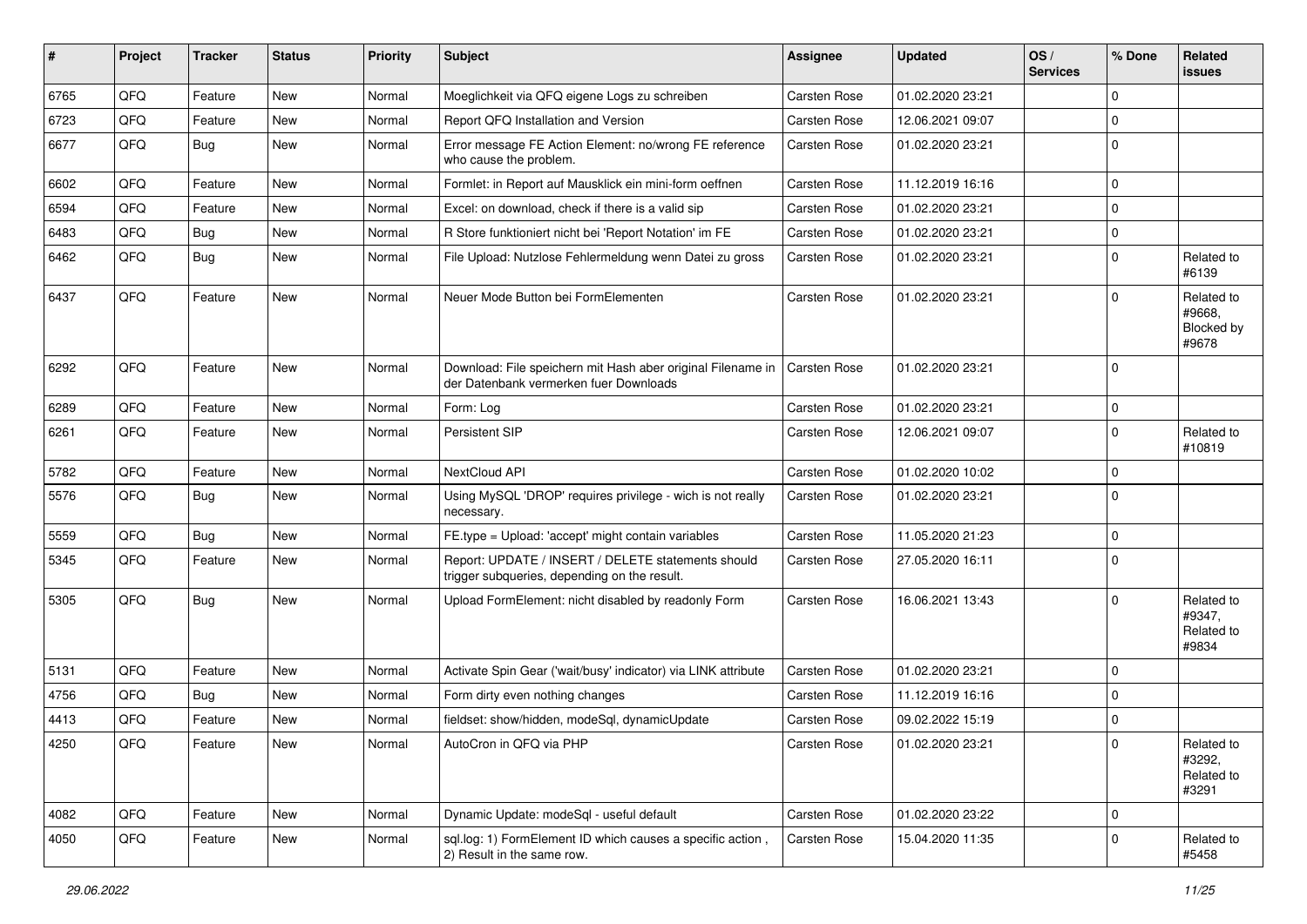| #     | Project | <b>Tracker</b> | <b>Status</b> | <b>Priority</b> | <b>Subject</b>                                                                                      | <b>Assignee</b>     | <b>Updated</b>   | OS/<br><b>Services</b> | % Done      | Related<br><b>issues</b>                        |
|-------|---------|----------------|---------------|-----------------|-----------------------------------------------------------------------------------------------------|---------------------|------------------|------------------------|-------------|-------------------------------------------------|
| 4023  | QFQ     | Feature        | New           | Normal          | prepared statements - FE action: salveld, sqllnsert,<br>sqlUpdate, sqlDelete, sqlBefore, sqlAfter   | Carsten Rose        | 11.12.2019 16:15 |                        | $\Omega$    |                                                 |
| 3864  | QFQ     | Feature        | New           | Normal          | Encrypt / decrypt field                                                                             | Carsten Rose        | 08.03.2021 18:08 |                        | 0           |                                                 |
| 3547  | QFQ     | <b>Bug</b>     | New           | Normal          | FE of type 'note' causes writing of empty fields.                                                   | Carsten Rose        | 01.02.2020 23:21 |                        | 0           |                                                 |
| 3504  | QFQ     | Feature        | <b>New</b>    | Normal          | Logging: welche Action FEs werden wann wie ausgefuehrt                                              | Carsten Rose        | 01.02.2020 23:21 |                        | 0           | Related to<br>#5458,<br>Related to<br>#4092     |
| 3432  | QFQ     | Feature        | <b>New</b>    | Normal          | subrecord: dynamicUpdate                                                                            | Carsten Rose        | 11.06.2020 21:10 |                        | 0           | Related to<br>#5691                             |
| 2361  | QFQ     | Feature        | <b>New</b>    | Normal          | Logging wer/wann/wo welches Formular aufgerufen hat                                                 | Carsten Rose        | 11.12.2019 16:15 |                        | $\Omega$    | Related to<br>#4432,<br>Related to<br>#7480     |
| 11195 | QFQ     | Bug            | <b>New</b>    | Low             | Dynamic Update: Note not updated if new text is empty<br>(v20.4)                                    |                     | 25.09.2020 11:14 |                        | 0           |                                                 |
| 2665  | QFQ     | <b>Bug</b>     | Priorize      | Normal          | Dynamic Update funktioniert nicht, wenn beim<br>entsprechenden FormElement eine size angegeben ist. | Benjamin Baer       | 03.01.2022 08:12 |                        | 30          |                                                 |
| 9534  | QFQ     | Bug            | Priorize      | Urgent          | FE.type=upload: 'Unknown Mode: ID"                                                                  | <b>Carsten Rose</b> | 03.05.2021 21:14 |                        | 0           | Related to<br>#9532                             |
| 9173  | QFQ     | <b>Bug</b>     | Priorize      | Urgent          | Stale Record Lock: Firefox                                                                          | Carsten Rose        | 03.05.2021 21:14 |                        | 0           | Related to<br>#9789                             |
| 9121  | QFQ     | Bug            | Priorize      | High            | sip links have r and __dbIndexData set                                                              | <b>Carsten Rose</b> | 12.06.2021 10:41 |                        | $\mathbf 0$ |                                                 |
| 8204  | QFQ     | Feature        | Priorize      | High            | Position 'required mark'                                                                            | Carsten Rose        | 16.06.2021 13:44 |                        | 0           |                                                 |
| 8082  | QFQ     | Feature        | Priorize      | High            | Contact form without saving record                                                                  | Carsten Rose        | 07.12.2021 15:20 |                        | 0           | Related to<br>#8587,<br><b>Blocks</b><br>#11850 |
| 6116  | QFQ     | <b>Bug</b>     | Priorize      | High            | value of checkbox not saved                                                                         | <b>Carsten Rose</b> | 07.12.2021 17:19 |                        | $\mathbf 0$ |                                                 |
| 14371 | QFQ     | Feature        | Priorize      | Normal          | LDAP via REPORT                                                                                     | <b>Carsten Rose</b> | 19.06.2022 16:37 |                        | 0           |                                                 |
| 14290 | QFQ     | Feature        | Priorize      | Normal          | FormEditor: Show Table Definition                                                                   | Carsten Rose        | 19.06.2022 16:37 |                        | 0           |                                                 |
| 14283 | QFQ     | <b>Bug</b>     | Priorize      | Normal          | HEIC / HEIF convert doesn't trigger                                                                 | Carsten Rose        | 19.06.2022 16:37 |                        | $\mathbf 0$ |                                                 |
| 13943 | QFQ     | <b>Bug</b>     | Priorize      | Normal          | unable to find formgroup                                                                            | Enis Nuredini       | 28.05.2022 11:03 |                        | U           |                                                 |
| 13900 | QFQ     | Feature        | Priorize      | Normal          | Selenium: Check das Cookie/PDF funktioniert                                                         | Enis Nuredini       | 25.03.2022 12:45 |                        | 0           |                                                 |
| 12504 | QFQ     | Feature        | Priorize      | Normal          | sql.log: report fe.id                                                                               | Carsten Rose        | 05.05.2021 22:09 |                        | 0           |                                                 |
| 12503 | QFQ     | Feature        | Priorize      | Normal          | Detect dangerous UPDATE statement with missing WHERE                                                | Carsten Rose        | 05.05.2021 22:09 |                        | 0           |                                                 |
| 12452 | QFQ     | Feature        | Priorize      | Normal          | BaseURL: alsways with '/' at the end                                                                | Carsten Rose        | 19.06.2022 13:45 |                        | 0           | Related to<br>#10782                            |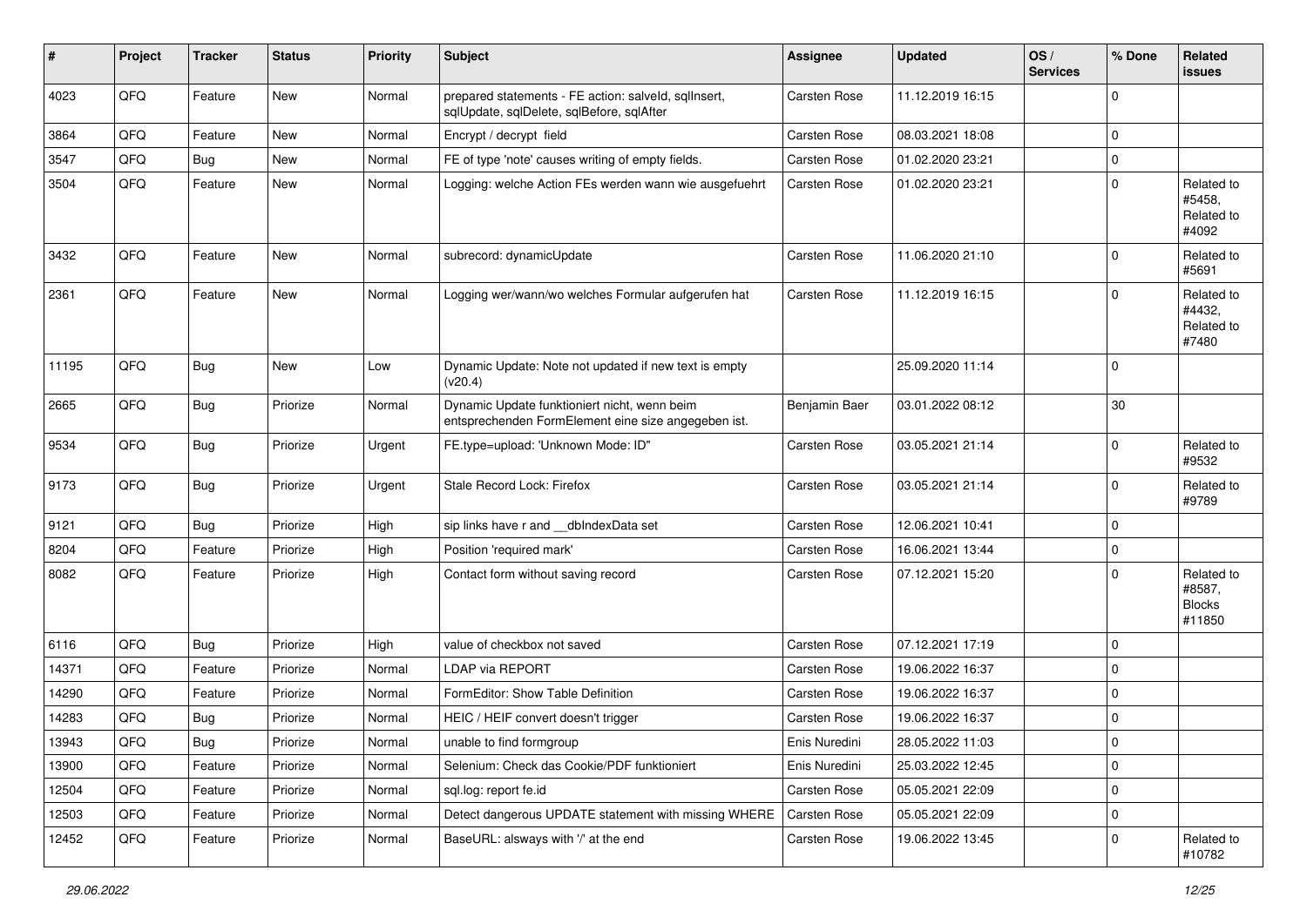| #     | Project | <b>Tracker</b> | <b>Status</b> | <b>Priority</b> | <b>Subject</b>                                                                                           | <b>Assignee</b> | <b>Updated</b>   | OS/<br><b>Services</b> | % Done      | Related<br><b>issues</b>                                                |
|-------|---------|----------------|---------------|-----------------|----------------------------------------------------------------------------------------------------------|-----------------|------------------|------------------------|-------------|-------------------------------------------------------------------------|
| 12325 | QFQ     | Bug            | Priorize      | Normal          | MultiDB form.dblndex not working for report syntax                                                       | Carsten Rose    | 07.09.2021 13:37 |                        | $\Omega$    | Related to<br>#12145,<br>Related to<br>#12314                           |
| 11320 | QFQ     | Feature        | Priorize      | Normal          | Typo3 Version 10 support                                                                                 | Carsten Rose    | 05.05.2021 22:09 |                        | $\Omega$    |                                                                         |
| 10569 | QFQ     | Feature        | Priorize      | Normal          | link blank more safe                                                                                     | Enis Nuredini   | 25.03.2022 12:44 |                        | $\mathbf 0$ |                                                                         |
| 10015 | QFQ     | Feature        | Priorize      | Normal          | Monospace in Textarea                                                                                    | Carsten Rose    | 03.02.2020 13:40 |                        | $\mathbf 0$ |                                                                         |
| 10012 | QFQ     | Feature        | Priorize      | Normal          | redirectAllMailTo: {{beEmail:T}}                                                                         | Carsten Rose    | 08.05.2021 09:54 |                        | $\mathbf 0$ | Related to<br>#12412,<br>Related to<br>#12413.<br>Related to<br>#10011  |
| 10011 | QFQ     | Feature        | Priorize      | Normal          | Offer new STORE_TYPO3 Variable 'beUser', 'beEmail'                                                       | Carsten Rose    | 08.05.2021 09:51 |                        | $\Omega$    | Related to<br>#10012,<br>Related to<br>#12511                           |
| 10005 | QFQ     | Feature        | Priorize      | Normal          | Report / special column name:  AS _calendar                                                              | Carsten Rose    | 03.06.2020 17:28 |                        | $\mathbf 0$ |                                                                         |
| 10003 | QFQ     | Feature        | Priorize      | Normal          | fieldset: stronger visualize group                                                                       | Benjamin Baer   | 12.02.2020 08:13 |                        | 0           |                                                                         |
| 9975  | QFQ     | Bug            | Priorize      | Normal          | Dropdown Menu: 'r:3' broken                                                                              | Carsten Rose    | 01.02.2020 10:13 |                        | $\mathbf 0$ |                                                                         |
| 9968  | QFQ     | Feature        | Priorize      | Normal          | Tooltip in Links for Developer                                                                           | Carsten Rose    | 01.02.2020 23:17 |                        | $\mathbf 0$ |                                                                         |
| 9958  | QFQ     | Bug            | Priorize      | Normal          | Broken subrecord query: no error message                                                                 | Carsten Rose    | 05.02.2021 15:15 |                        | $\mathbf 0$ |                                                                         |
| 9947  | QFQ     | Bug            | Priorize      | Normal          | Unwanted error message if missing 'typeAheadSqlPrefetch'                                                 | Carsten Rose    | 01.02.2020 10:13 |                        | $\mathbf 0$ |                                                                         |
| 9928  | QFQ     | Feature        | Priorize      | Normal          | SpecialColumnName: a) Deprecated: ' AS "_+tag " ', b)<br>New: ' AS "_ <tag1><tag2>"</tag2></tag1>        | Carsten Rose    | 01.02.2020 23:17 |                        | $\mathbf 0$ | Related to<br>#9929                                                     |
| 9900  | QFQ     | Feature        | Priorize      | Normal          | Generic API Call: tt-content record >> JSON                                                              | Carsten Rose    | 01.02.2020 10:13 |                        | $\mathbf 0$ |                                                                         |
| 9862  | QFQ     | <b>Bug</b>     | Priorize      | Normal          | Failed writing to sql mail qfq.log should throw an exception                                             | Carsten Rose    | 01.02.2020 10:13 |                        | $\pmb{0}$   |                                                                         |
| 9834  | QFQ     | Bug            | Priorize      | Normal          | Input elements with tag 'disabled' are missing on<br>form-submit: server option 'processReadOnly' broken | Carsten Rose    | 07.12.2021 16:43 |                        | $\Omega$    | Related to<br>#9691,<br>Related to<br>#5305, Has<br>duplicate<br>#12331 |
| 9668  | QFQ     | Feature        | Priorize      | Normal          | Form.mode: rename 'hidden' to 'hide'                                                                     | Carsten Rose    | 05.05.2021 22:14 |                        | 0           | Related to<br>#6437                                                     |
| 9394  | QFQ     | Feature        | Priorize      | Normal          | REST: allow for non numerical ids in get requests                                                        | Carsten Rose    | 05.05.2021 22:10 |                        | 0           |                                                                         |
| 9346  | QFQ     | Feature        | Priorize      | Normal          | beforeSave: check if an upload is given                                                                  | Carsten Rose    | 11.06.2021 21:18 |                        | $\pmb{0}$   |                                                                         |
| 9135  | QFQ     | Feature        | Priorize      | Normal          | Progress Bar generic / replace old hourglass download<br>popup                                           | Benjamin Baer   | 03.01.2022 07:43 |                        | $\mathbf 0$ |                                                                         |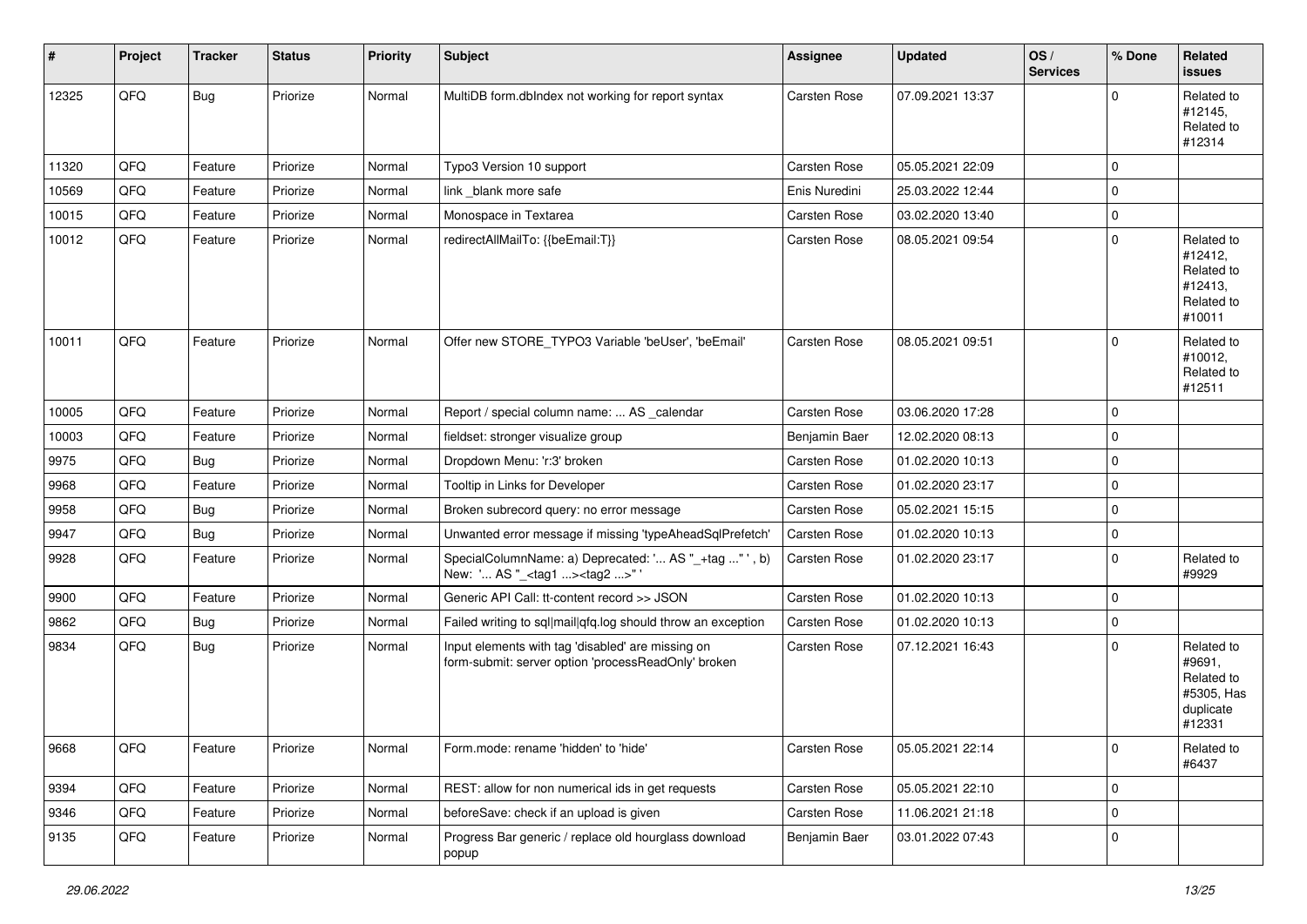| $\#$ | Project | <b>Tracker</b> | <b>Status</b> | <b>Priority</b> | <b>Subject</b>                                                                            | <b>Assignee</b> | <b>Updated</b>   | OS/<br><b>Services</b> | % Done      | Related<br><b>issues</b> |
|------|---------|----------------|---------------|-----------------|-------------------------------------------------------------------------------------------|-----------------|------------------|------------------------|-------------|--------------------------|
| 8963 | QFQ     | Feature        | Priorize      | Normal          | Setting values in a store: flexible way                                                   | Carsten Rose    | 05.05.2021 22:10 |                        | $\Omega$    | Related to<br>#8975      |
| 8585 | QFQ     | Feature        | Priorize      | Normal          | Enhance Error message for 'unknown form'                                                  | Carsten Rose    | 01.02.2020 10:13 |                        | $\mathbf 0$ |                          |
| 8584 | QFQ     | Feature        | Priorize      | Normal          | FE 'Action' - never assign to Container (except Template<br>Group)                        | Carsten Rose    | 01.02.2020 10:13 |                        | $\mathbf 0$ |                          |
| 8277 | QFQ     | Feature        | Priorize      | Normal          | fe.parameter.default=                                                                     | Carsten Rose    | 01.02.2020 23:17 |                        | $\mathbf 0$ | Related to<br>#8113      |
| 8044 | QFQ     | Feature        | Priorize      | Normal          | Transaction: a) Form, b) Report                                                           | Carsten Rose    | 05.05.2021 22:14 |                        | $\mathbf 0$ | Related to<br>#8043      |
| 8037 | QFQ     | Bug            | Priorize      | Normal          | FE.type=upload (advanced mode): {{slaveld:V}} missing<br>during dynamic update            | Carsten Rose    | 01.02.2020 10:13 |                        | $\mathbf 0$ |                          |
| 8034 | QFQ     | Feature        | Priorize      | Normal          | FormElement 'data': 22.22.2222 should not be accepted                                     | Carsten Rose    | 01.02.2020 10:13 |                        | $\mathbf 0$ |                          |
| 7965 | QFQ     | Feature        | Priorize      | Normal          | Input type 'text' with visual format - currency                                           | Benjamin Baer   | 03.01.2022 07:45 |                        | $\mathbf 0$ |                          |
| 7730 | QFQ     | Feature        | Priorize      | Normal          | SELECT Box: title in between                                                              | Benjamin Baer   | 01.02.2020 23:22 |                        | $\Omega$    |                          |
| 7656 | QFQ     | Bug            | Priorize      | Normal          | FE with required, 'pattern' and 'extraButtonLock': always<br>complain about missing value | Carsten Rose    | 01.02.2020 10:13 |                        | $\mathbf 0$ |                          |
| 7630 | QFQ     | Feature        | Priorize      | Normal          | detailed error message for simple upload                                                  | Carsten Rose    | 01.02.2020 10:13 |                        | $\mathbf 0$ |                          |
| 7616 | QFQ     | <b>Bug</b>     | Priorize      | Normal          | Selectlist with Enum & Dynamic Update                                                     | Carsten Rose    | 01.02.2020 10:13 |                        | $\mathbf 0$ |                          |
| 7522 | QFQ     | Feature        | Priorize      | Normal          | Inserting default index.html to folder (Avoid Apache<br>Indexing)                         | Carsten Rose    | 01.02.2020 10:13 |                        | $\mathbf 0$ |                          |
| 7290 | QFQ     | Feature        | Priorize      | Normal          | FormEditor: title as textarea if LEN(title)>60                                            | Carsten Rose    | 01.02.2020 10:13 |                        | $\mathbf 0$ | Blocked by<br>#7682      |
| 7217 | QFQ     | Feature        | Priorize      | Normal          | Download: notice User if `_sip=?` is missing                                              | Carsten Rose    | 01.02.2020 10:13 |                        | $\mathbf 0$ |                          |
| 6998 | QFQ     | Feature        | Priorize      | Normal          | Form: with debug=on show column information as tooltip of<br>column label                 | Carsten Rose    | 01.02.2020 10:13 |                        | $\mathbf 0$ |                          |
| 6870 | QFQ     | Feature        | Priorize      | Normal          | Click on '_link' triggers an API call                                                     | Benjamin Baer   | 03.01.2022 08:25 |                        | $\mathbf 0$ |                          |
| 6801 | QFQ     | Feature        | Priorize      | Normal          | Fabric: Maximize / FullIscreen                                                            | Benjamin Baer   | 21.03.2022 09:56 |                        | $\mathbf 0$ |                          |
| 6574 | QFQ     | Bug            | Priorize      | Normal          | qfq.log: Fehlermeldung wurde angezeigt, aber nicht geloggt                                | Carsten Rose    | 01.02.2020 10:13 |                        | $\mathbf 0$ |                          |
| 6566 | QFQ     | Bug            | Priorize      | Normal          | Link Function 'delete': provided parameter missing on page<br>reload                      | Benjamin Baer   | 03.01.2022 08:08 |                        | $\mathbf 0$ |                          |
| 6224 | QFQ     | Feature        | Priorize      | Normal          | Dynamic update: fade in/out fields                                                        | Benjamin Baer   | 21.03.2022 09:50 |                        | $\Omega$    |                          |
| 6140 | QFQ     | <b>Bug</b>     | Priorize      | Normal          | QFQ DnD Sort: Locked fields                                                               | Benjamin Baer   | 21.03.2022 09:56 |                        | $\mathbf 0$ |                          |
| 5942 | QFQ     | Feature        | Priorize      | Normal          | 'L' and 'type': append to links, generate via '_link' by using<br>'u.' .                  | Carsten Rose    | 01.02.2020 10:13 |                        | $\mathbf 0$ |                          |
| 5562 | QFQ     | Feature        | Priorize      | Normal          | Drag'n'Drop fuer Uploads                                                                  | Benjamin Baer   | 21.03.2022 09:52 |                        | $\mathbf 0$ | Related to<br>#9706      |
| 5366 | QFQ     | Feature        | Priorize      | Normal          | Saving with keyboard shortcuts                                                            | Benjamin Baer   | 21.03.2022 09:47 |                        | $\pmb{0}$   |                          |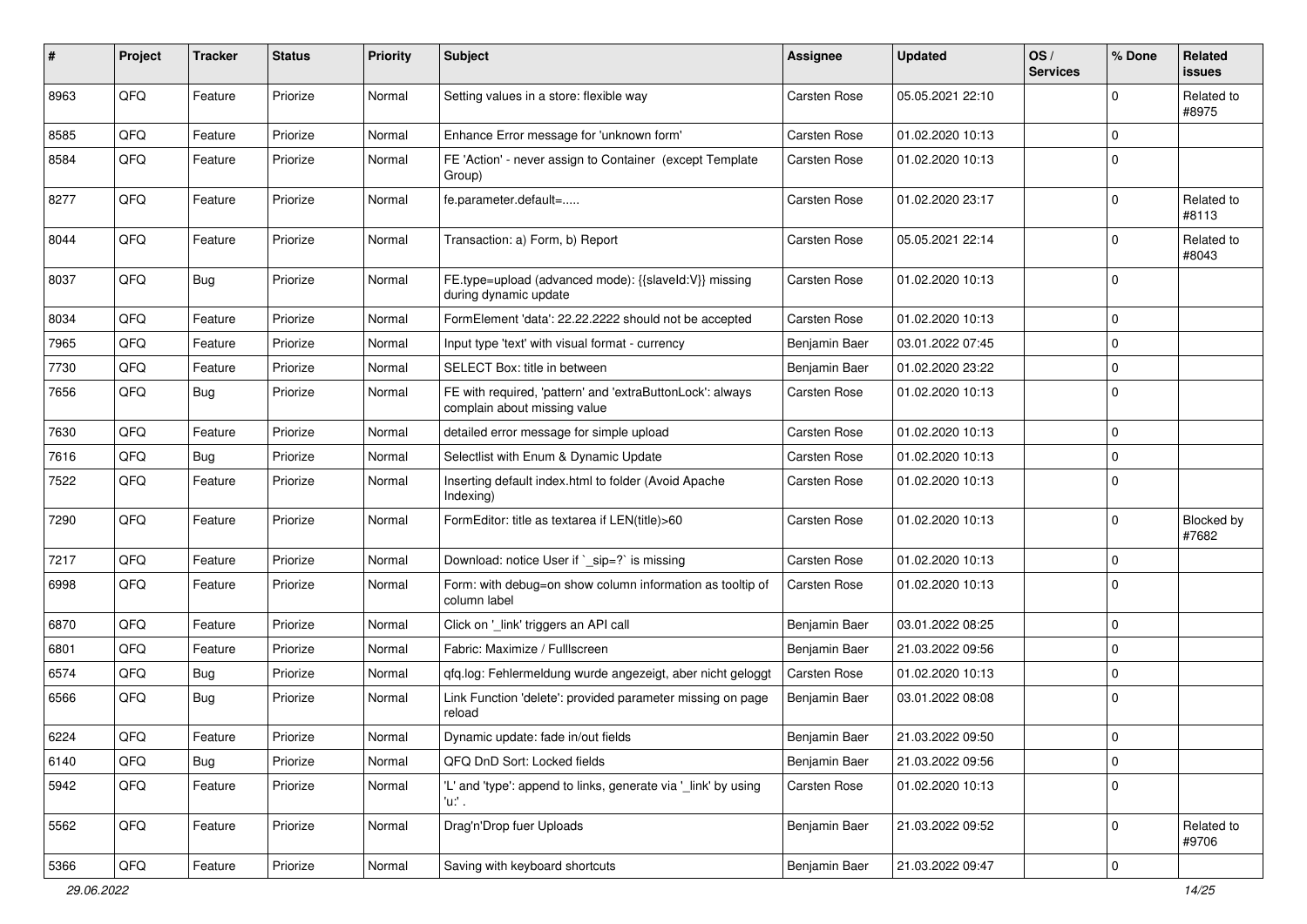| $\vert$ # | Project | <b>Tracker</b> | <b>Status</b> | <b>Priority</b> | <b>Subject</b>                                                                          | <b>Assignee</b> | <b>Updated</b>   | OS/<br><b>Services</b> | % Done      | Related<br>issues                                                                                                                                                     |
|-----------|---------|----------------|---------------|-----------------|-----------------------------------------------------------------------------------------|-----------------|------------------|------------------------|-------------|-----------------------------------------------------------------------------------------------------------------------------------------------------------------------|
| 4457      | QFO     | <b>Bug</b>     | Priorize      | Normal          | typeahead: pressing return to select an item, saves the form<br>and closes the form.    | Benjamin Baer   | 03.01.2022 08:01 |                        | 0           | Related to<br>#4398                                                                                                                                                   |
| 3867      | QFQ     | Feature        | Priorize      | Normal          | Readonly Formular: Template Groups add/delete<br>ausbeldnen                             | Carsten Rose    | 05.05.2021 22:12 |                        | $\mathbf 0$ |                                                                                                                                                                       |
| 3782      | QFO     | Bug            | Priorize      | Normal          | Bei fehlerhafter Eingabe (z.B. Datum) sollte das erwartete<br>Format angezeigt werden   | Carsten Rose    | 01.02.2020 10:13 |                        | $\mathbf 0$ |                                                                                                                                                                       |
| 12463     | QFQ     | Bug            | ToDo          | High            | QFQ Function: 'function' and 'sql' on same level - output of<br>sql is shown two times. | Carsten Rose    | 15.12.2021 16:31 |                        | $\pmb{0}$   |                                                                                                                                                                       |
| 12395     | QFQ     | <b>Bug</b>     | ToDo          | High            | QFQ Function: Result two times shown                                                    | Carsten Rose    | 18.02.2022 08:59 |                        | $\mathbf 0$ |                                                                                                                                                                       |
| 7602      | QFQ     | Feature        | ToDo          | High            | Multi Select: with checkboxes                                                           | Benjamin Baer   | 22.03.2022 09:07 |                        | $\mathbf 0$ |                                                                                                                                                                       |
| 14320     | QFG     | Feature        | ToDo          | Normal          | Allow specific HTML Tags and Attributes: general, TinyMCE                               | Enis Nuredini   | 17.06.2022 10:44 |                        | $\pmb{0}$   | Related to<br>#12664,<br>Related to<br>#12039,<br>Related to<br>#11702,<br>Related to<br>#7239,<br>Related to<br>#3708,<br>Related to<br>#3646,<br>Related to<br>#880 |
| 14303     | QFQ     | Bug            | ToDo          | Normal          | datetime broken with picker                                                             | Enis Nuredini   | 17.06.2022 09:02 |                        | $\pmb{0}$   | Related to<br>#12630                                                                                                                                                  |
| 13899     | QFO     | <b>Bug</b>     | ToDo          | Normal          | Selenium: zum laufen bringen                                                            | Enis Nuredini   | 25.03.2022 10:24 |                        | $\pmb{0}$   |                                                                                                                                                                       |
| 12262     | QFQ     | Feature        | ToDo          | Normal          | Form buttons on top: more customable                                                    | Enis Nuredini   | 17.06.2022 10:44 |                        | $\Omega$    | Related to<br>#13945, Has<br>duplicate<br>#4046, Has<br>duplicate<br>#10080                                                                                           |
| 9789      | QFQ     | Bug            | In Progress   | High            | Record Lock: release to early on 'leave page'                                           | Carsten Rose    | 10.01.2022 09:25 |                        | 100         | Related to<br>#10081,<br>Related to<br>#9173,<br>Related to<br>#8702                                                                                                  |
| 13330     | QFQ     | Feature        | In Progress   | Normal          | Multi Form: Upload                                                                      | Carsten Rose    | 07.11.2021 12:40 |                        | 50          | Related to<br>#9706                                                                                                                                                   |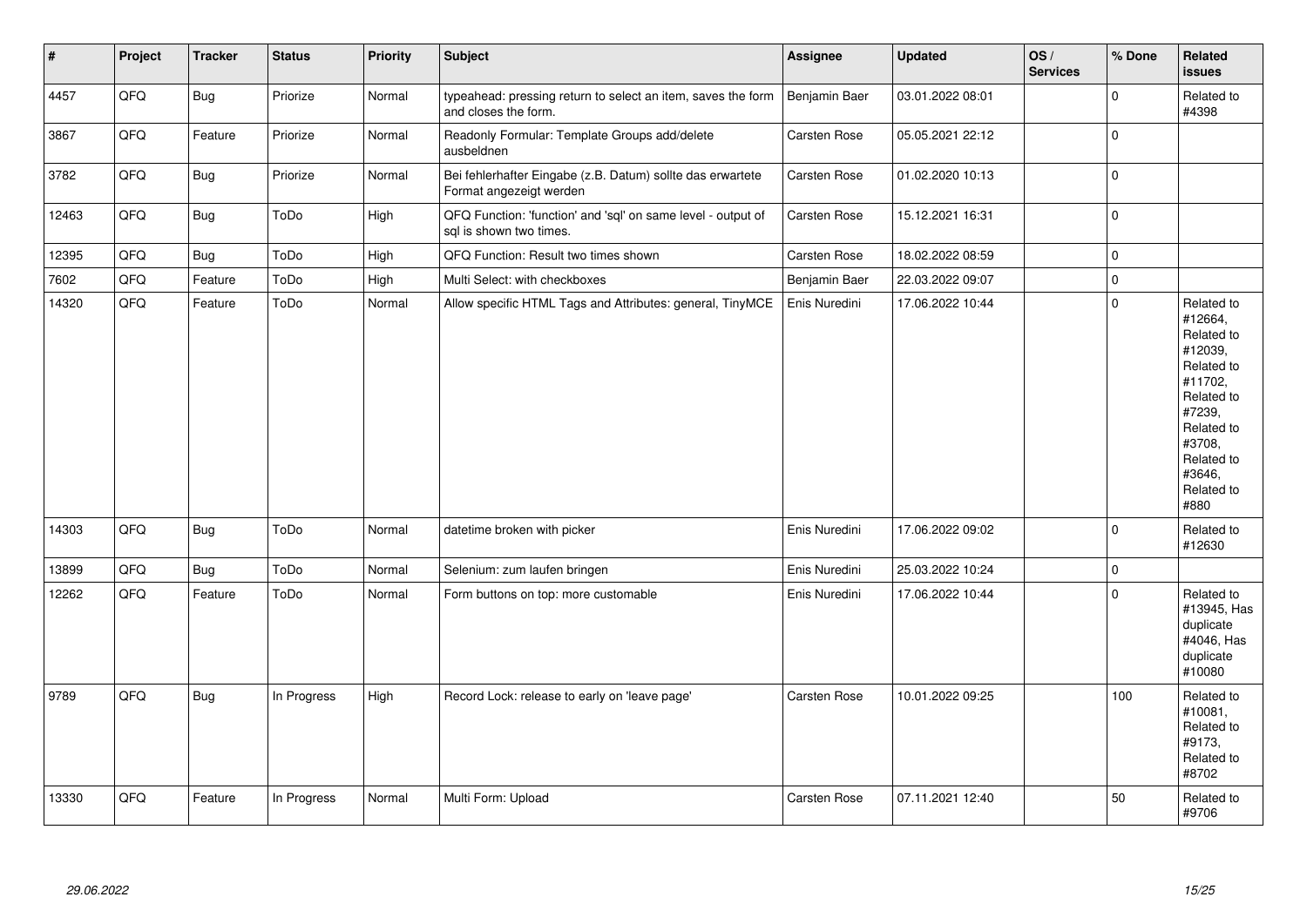| $\vert$ # | Project | <b>Tracker</b> | <b>Status</b> | <b>Priority</b> | <b>Subject</b>                                   | <b>Assignee</b> | <b>Updated</b>   | OS/<br><b>Services</b> | % Done      | Related<br>issues                                                                                                              |
|-----------|---------|----------------|---------------|-----------------|--------------------------------------------------|-----------------|------------------|------------------------|-------------|--------------------------------------------------------------------------------------------------------------------------------|
| 12440     | QFQ     | Feature        | In Progress   | Normal          | Typo3 V10 upgrade (durchfuehren und testen)      | Carsten Rose    | 21.03.2022 09:53 |                        | 50          | Related to<br>#12357,<br>Related to<br>#12067,<br>Related to<br>#10661                                                         |
| 9691      | QFQ     | <b>Bug</b>     | In Progress   | Normal          | Checkbox: dynamic update > readonly              | Carsten Rose    | 01.02.2020 23:22 |                        | 50          | Related to<br>#9834                                                                                                            |
| 9517      | QFQ     | Feature        | In Progress   | High            | Input multiple tags with typeahead               | Carsten Rose    | 03.05.2021 21:14 |                        | 40          | Related to<br>#10150                                                                                                           |
| 10793     | QFQ     | Feature        | In Progress   | Normal          | Update NPM Packages                              | Carsten Rose    | 07.09.2021 13:25 |                        | 30          |                                                                                                                                |
| 12508     | QFQ     | <b>Bug</b>     | In Progress   | High            | qfq Form: sendMail                               | Karin Niffeler  | 19.03.2022 17:48 |                        | 0           |                                                                                                                                |
| 14323     | QFQ     | <b>Bug</b>     | In Progress   | Normal          | Report: render=both single - no impact           | Carsten Rose    | 19.06.2022 18:31 |                        | 0           |                                                                                                                                |
| 14175     | QFQ     | Bug            | In Progress   | Normal          | Opening a form with no QFQ Session cookie fails  | Carsten Rose    | 03.06.2022 10:40 |                        | 0           |                                                                                                                                |
| 12630     | QFQ     | Feature        | In Progress   | Normal          | Input: date[time]: min / max values              | Enis Nuredini   | 20.06.2022 18:31 |                        | 0           | Related to<br>#10096,<br>Related to<br>#14302,<br>Related to<br>#14303                                                         |
| 12439     | QFQ     | Feature        | In Progress   | Normal          | TinyMCE Paste from Word & Character Count/Limit  | Carsten Rose    | 05.05.2021 22:15 |                        | 0           |                                                                                                                                |
| 11980     | QFQ     | Feature        | In Progress   | Normal          | protected verzeichnis MUSS geschützt werden      | Carsten Rose    | 07.09.2021 13:30 |                        | 0           |                                                                                                                                |
| 11517     | QFQ     | <b>Bug</b>     | In Progress   | Normal          | extraButtonInfo Broken for multiple FormElements | Carsten Rose    | 12.05.2022 13:12 |                        | $\Omega$    | Related to<br>#7890,<br>Related to<br>#3811, Has<br>duplicate<br>#10905, Has<br>duplicate<br>#10553, Has<br>duplicate<br>#6779 |
| 11076     | QFQ     | Feature        | In Progress   | Normal          | SELECT  AS _websocket                            | Carsten Rose    | 30.08.2020 17:49 |                        | 0           |                                                                                                                                |
| 10661     | QFQ     | <b>Bug</b>     | In Progress   | Normal          | Typo3 Warnungen                                  | Carsten Rose    | 07.09.2021 13:23 |                        | $\mathbf 0$ | Related to<br>#12440                                                                                                           |
| 10443     | QFO     | Feature        | In Progress   | Normal          | Konzept_api / _live                              | Carsten Rose    | 07.05.2020 09:39 |                        | $\pmb{0}$   |                                                                                                                                |
| 6250      | QFQ     | Feature        | In Progress   | Normal          | Enhance layout: a) Subrecord, b) Subrecord-Title | Carsten Rose    | 01.02.2020 23:22 |                        | 0           | Related to<br>#5391                                                                                                            |
| 5695      | QFQ     | Feature        | In Progress   | Normal          | Multiform                                        | Carsten Rose    | 02.01.2021 18:38 |                        | 0           |                                                                                                                                |
| 4194      | QFG     | Feature        | In Progress   | Normal          | Bootstrap 4 ist jetzt offiziel                   |                 | 03.05.2021 20:47 |                        | $\pmb{0}$   | Related to<br>#10114                                                                                                           |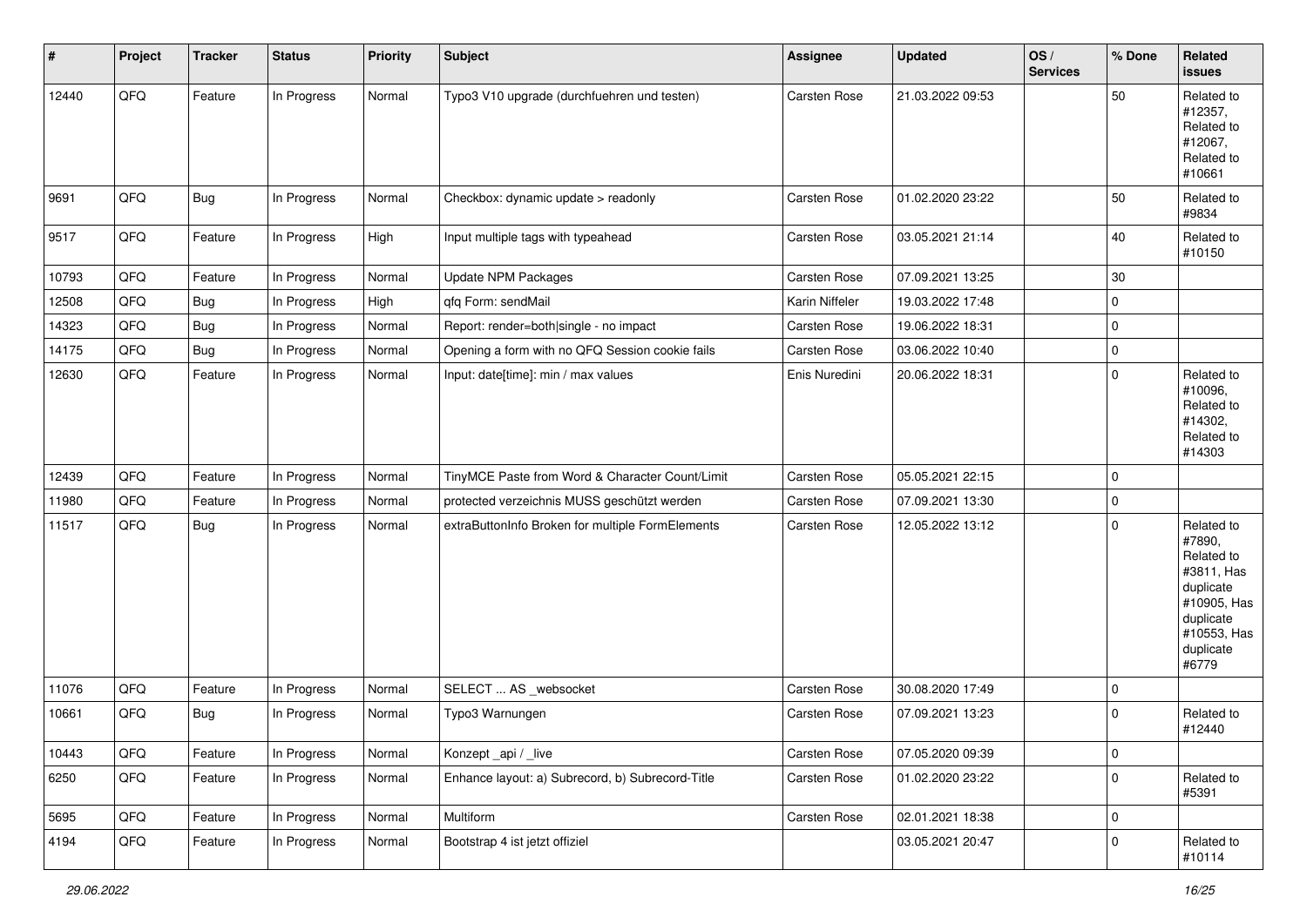| ∦     | Project | <b>Tracker</b> | <b>Status</b>              | <b>Priority</b> | <b>Subject</b>                                                                       | <b>Assignee</b>   | <b>Updated</b>   | OS/<br><b>Services</b> | % Done      | Related<br>issues                           |
|-------|---------|----------------|----------------------------|-----------------|--------------------------------------------------------------------------------------|-------------------|------------------|------------------------|-------------|---------------------------------------------|
| 13566 | QFQ     | Feature        | Ready to sync<br>(develop) | Normal          | Delete config-example.qfq.php file                                                   | Carsten Rose      | 23.12.2021 09:25 |                        | $\Omega$    |                                             |
| 13572 | QFQ     | Feature        | Feedback                   | Normal          | Form Load: misleading error message on trying to load non<br>existent primary record | Enis Nuredini     | 16.05.2022 23:16 |                        | 100         |                                             |
| 12584 | QFQ     | Feature        | Feedback                   | Normal          | T3 v10 migration script: replace alias-patterns (v11)                                | Carsten Rose      | 28.05.2022 11:12 |                        | 100         |                                             |
| 11630 | QFQ     | <b>Bug</b>     | Feedback                   | High            | Bitte check ob CALL() in 20.11.0 noch so funktioniert wie in<br>20.4.1               | Enis Nuredini     | 28.05.2022 13:45 |                        | $\Omega$    | Related to<br>#11325                        |
| 9548  | QFQ     | Feature        | Feedback                   | High            | FormElement: Pattern mismatch - optional report only on<br>focus lost                | Benjamin Baer     | 03.05.2021 21:14 |                        | $\Omega$    |                                             |
| 9052  | QFQ     | Feature        | Feedback                   | High            | Report: CodeMirror with SQL Syntax Highlight in FE                                   | Enis Nuredini     | 08.06.2022 10:25 |                        | $\mathbf 0$ |                                             |
| 13767 | QFQ     | Bug            | Feedback                   | Normal          | date/time-picker: required shows up/down button orange                               | Enis Nuredini     | 16.05.2022 23:16 |                        | $\mathbf 0$ |                                             |
| 12546 | QFQ     | Bug            | Feedback                   | Normal          | Branch 'Development' - Unit Tests mit dirty workaround<br>angepasst                  | Carsten Rose      | 19.03.2022 17:48 |                        | $\mathbf 0$ |                                             |
| 11347 | QFQ     | <b>Bug</b>     | Feedback                   | Normal          | If Bedingungen funktionieren nicht korrekt                                           | Christoph Fuchs   | 21.03.2021 20:37 |                        | $\mathbf 0$ |                                             |
| 10782 | QFQ     | Feature        | Feedback                   | Normal          | Tiny MCE: Image Upload                                                               | Enis Nuredini     | 16.05.2022 23:16 |                        | $\mathbf 0$ | Related to<br>#12452                        |
| 10124 | QFQ     | Feature        | Feedback                   | Normal          | qfq AAI-Login                                                                        | Karin Niffeler    | 07.05.2020 09:36 |                        | $\mathbf 0$ |                                             |
| 9898  | QFQ     | <b>Bug</b>     | Feedback                   | Normal          | Formular trotz Timeout gespeichert                                                   | Benjamin Baer     | 01.02.2020 15:56 |                        | $\Omega$    |                                             |
| 9535  | QFQ     | <b>Bug</b>     | Feedback                   | Normal          | Report:  AS ' vertical' - column to wide - vertical >> rot45,<br>rot <sub>90</sub>   | Benjamin Baer     | 01.02.2020 15:56 |                        | $\Omega$    |                                             |
| 8316  | QFQ     | <b>Bug</b>     | Feedback                   | Normal          | Documentation/Behaviour for Nested Queries and<br>Record-Store confusing             | Nicola Chiapolini | 20.11.2019 09:14 |                        | $\Omega$    |                                             |
| 5894  | QFQ     | Feature        | Feedback                   | Normal          | Typeahead in Report: show/hide rows dynamically                                      | Carsten Rose      | 18.02.2022 08:50 |                        | $\Omega$    | Related to<br>#5893.<br>Related to<br>#5885 |
| 3613  | QFQ     | <b>Bug</b>     | Some day<br>maybe          | Normal          | note /note unchecked -> note div (col-md) wird weiterhin<br>gerendert                | Elias Villiger    | 01.02.2020 23:19 |                        | 100         |                                             |
| 3402  | QFQ     | Feature        | Some day<br>maybe          | Normal          | Syntax Highlighting via CodeMirror                                                   | Carsten Rose      | 11.12.2019 16:02 |                        | 100         | Related to<br>#3207                         |
| 8522  | QFQ     | Feature        | Some day<br>maybe          | Normal          | build QFQ - npm warnings                                                             | Benjamin Baer     | 01.02.2020 23:19 |                        | 50          |                                             |
| 1623  | QFQ     | Feature        | Some day<br>maybe          | Normal          | RealURL                                                                              |                   | 11.12.2019 16:03 |                        | 30          |                                             |
| 880   | QFQ     | Feature        | Some day<br>maybe          | Urgent          | Security: PHP, SQL Injection, XSS                                                    |                   | 03.05.2021 21:14 |                        | $\mathbf 0$ | Related to<br>#14320                        |
| 4279  | QFQ     | <b>Bug</b>     | Some day<br>maybe          | High            | config.linkVars lost                                                                 | Carsten Rose      | 03.05.2021 21:14 |                        | $\mathbf 0$ |                                             |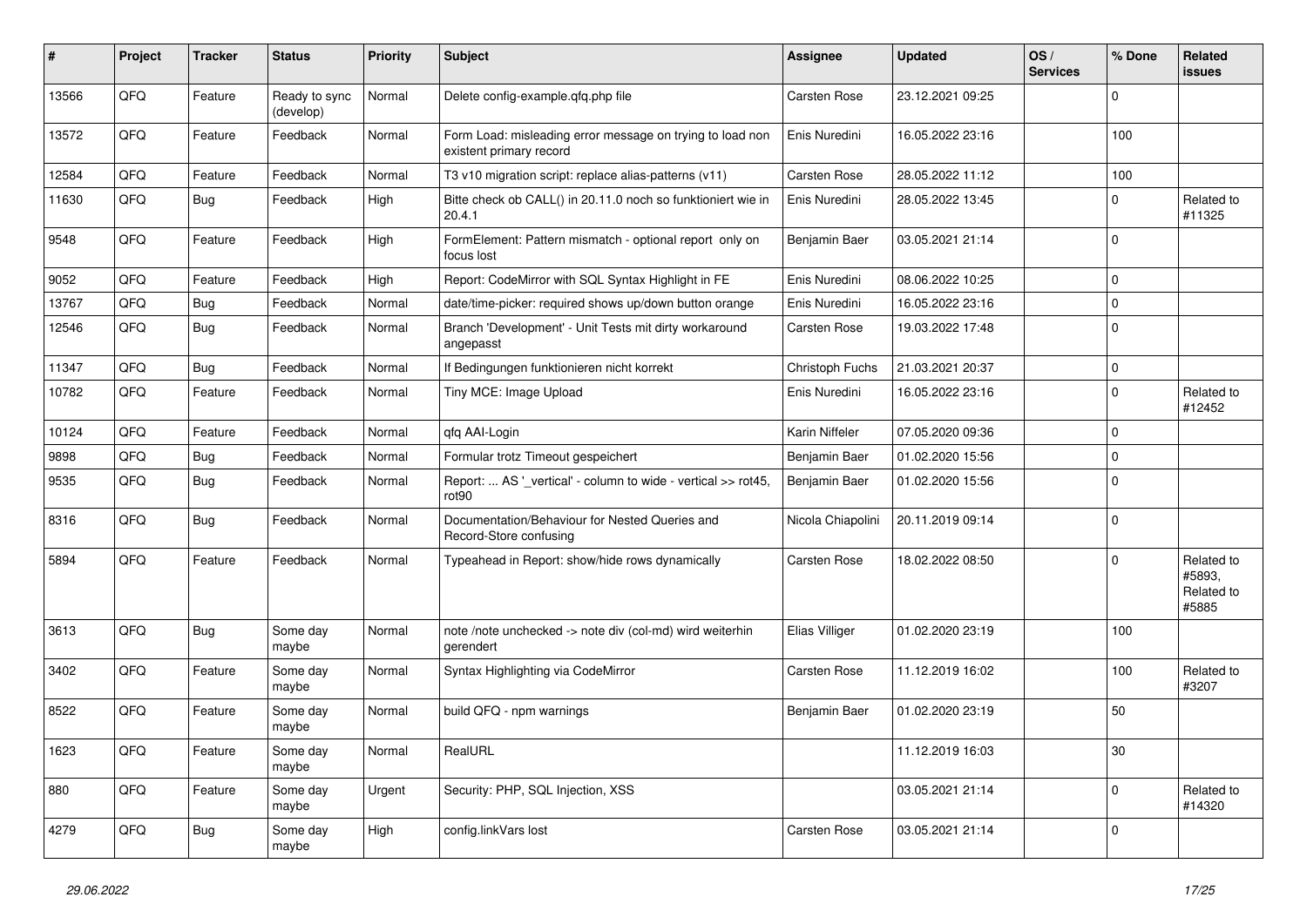| #     | <b>Project</b> | <b>Tracker</b> | <b>Status</b>     | <b>Priority</b> | <b>Subject</b>                                                                                         | <b>Assignee</b> | <b>Updated</b>   | OS/<br><b>Services</b> | % Done      | Related<br><b>issues</b>                                              |
|-------|----------------|----------------|-------------------|-----------------|--------------------------------------------------------------------------------------------------------|-----------------|------------------|------------------------|-------------|-----------------------------------------------------------------------|
| 4258  | QFQ            | Feature        | Some day<br>maybe | High            | <b>System Defaults: Forms</b>                                                                          | Carsten Rose    | 03.05.2021 21:14 |                        | $\Omega$    |                                                                       |
| 3990  | QFQ            | Feature        | Some day<br>maybe | High            | custom class definition: add space automatically                                                       | Carsten Rose    | 03.05.2021 21:14 |                        | $\Omega$    |                                                                       |
| 3967  | QFQ            | Feature        | Some day<br>maybe | High            | Report: Checkbox, Radio, Dropdown, Input welches ohne<br>Submit funktioniert - 'Inline-Form'           | Carsten Rose    | 03.05.2021 21:14 |                        | $\Omega$    |                                                                       |
| 3848  | QFG            | Feature        | Some day<br>maybe | High            | Antivirus check fuer Upload files in qfq?                                                              | Carsten Rose    | 03.05.2021 21:14 |                        | $\mathbf 0$ | Related to<br>#4131                                                   |
| 3570  | QFQ            | Bug            | Some day<br>maybe | High            | Formular mit prmitnew permitEdit=Always wird nicht<br>aufgerufen (ist leer)                            | Carsten Rose    | 03.05.2021 21:14 |                        | $\Omega$    |                                                                       |
| 3109  | QFQ            | <b>Bug</b>     | Some day<br>maybe | High            | RealUrl: Links werden nicht korrekt gerendert                                                          | Carsten Rose    | 03.05.2021 21:14 |                        | $\Omega$    |                                                                       |
| 3061  | QFQ            | <b>Bug</b>     | Some day<br>maybe | High            | winstitute: mysql connection durcheinander - nmhp17<br>(ag7)/QFQ arbeitet mit DB/Tabellen von biostat. | Carsten Rose    | 03.05.2021 21:14 |                        | $\Omega$    |                                                                       |
| 13608 | QFQ            | Feature        | Some dav<br>maybe | Normal          | Automatic Browser Language Redirect                                                                    | Enis Nuredini   | 17.06.2022 08:35 |                        | $\Omega$    |                                                                       |
| 12611 | QFQ            | Feature        | Some day<br>maybe | Normal          | Refactoring: Bootstrap with Lazy Loading                                                               | Carsten Rose    | 08.06.2022 10:37 |                        | $\Omega$    | Related to<br>#12490,<br>Related to<br>#10013,<br>Related to<br>#7732 |
| 12337 | QFQ            | Feature        | Some day<br>maybe | Normal          | Database.php: better caching                                                                           | Carsten Rose    | 16.09.2021 15:10 |                        | $\Omega$    |                                                                       |
| 12315 | QFQ            | Feature        | Some day<br>maybe | Normal          | Form History (Diffs) / Backups                                                                         | Carsten Rose    | 16.09.2021 15:10 |                        | $\Omega$    |                                                                       |
| 11323 | QFQ            | Feature        | Some day<br>maybe | Normal          | Report Frontend Editor Modal + Codemirror                                                              | Carsten Rose    | 16.09.2021 15:10 |                        | $\Omega$    | Related to<br>#11036                                                  |
| 11322 | QFQ            | Feature        | Some day<br>maybe | Normal          | Form Element JSON - (multiline parameter field)                                                        | Carsten Rose    | 16.09.2021 15:10 |                        | $\Omega$    |                                                                       |
| 11217 | QFQ            | Feature        | Some day<br>maybe | Normal          | <b>Extend Script Functionality</b>                                                                     | Carsten Rose    | 16.09.2021 15:10 |                        | $\Omega$    |                                                                       |
| 11036 | QFQ            | Feature        | Some day<br>maybe | Normal          | inline report editor permissions                                                                       | Carsten Rose    | 16.09.2021 15:09 |                        | $\Omega$    | Related to<br>#11323                                                  |
| 10745 | QFG            | Feature        | Some day<br>maybe | Normal          | Tablesorter Excel Export                                                                               | Carsten Rose    | 16.09.2021 15:09 |                        | $\Omega$    |                                                                       |
| 10738 | QFQ            | Feature        | Some day<br>maybe | Normal          | CORS headers for external API requests                                                                 |                 | 10.06.2020 14:00 |                        | $\mathbf 0$ |                                                                       |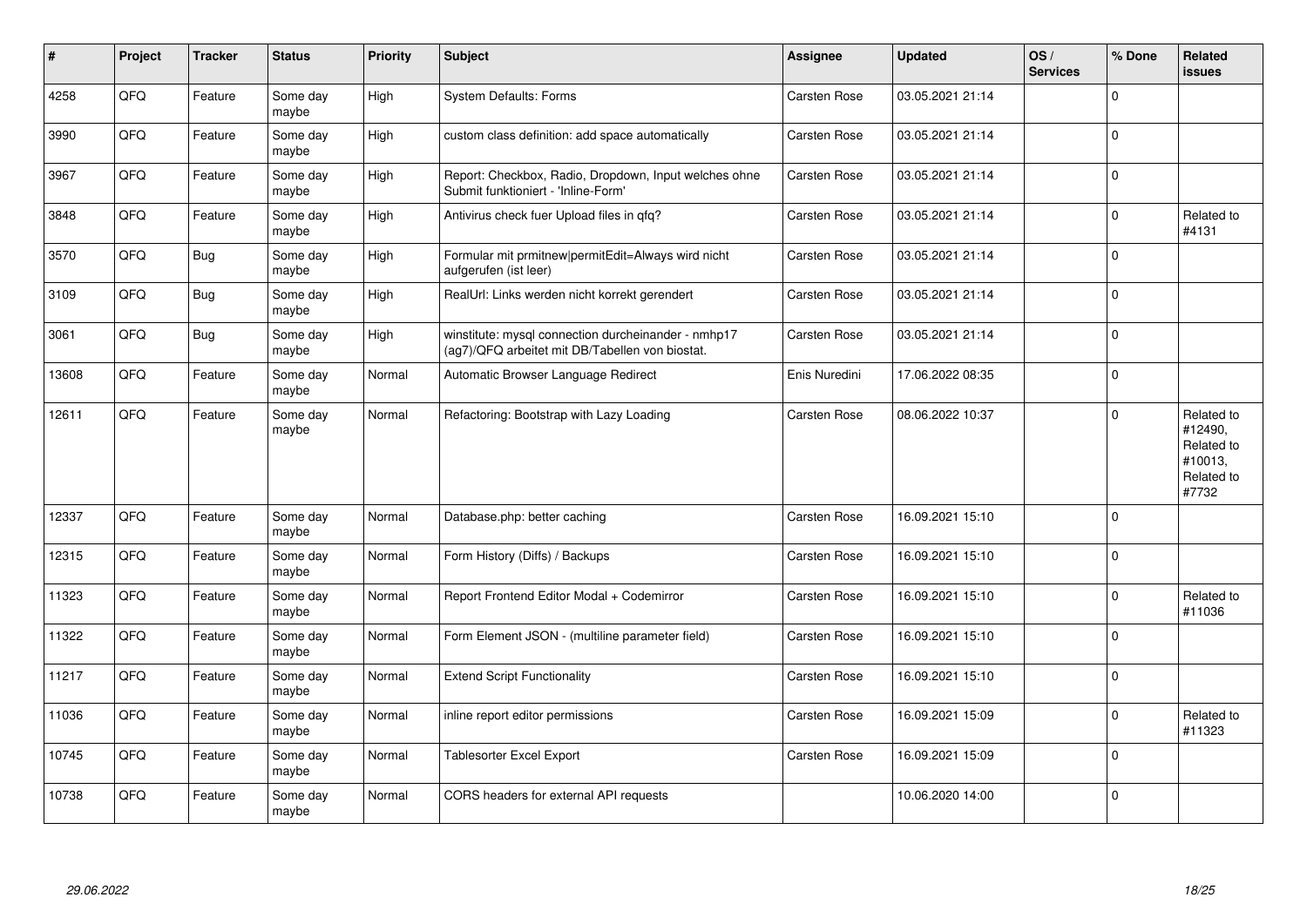| #     | Project | <b>Tracker</b> | <b>Status</b>     | <b>Priority</b> | <b>Subject</b>                                                           | <b>Assignee</b> | <b>Updated</b>   | OS/<br><b>Services</b> | % Done      | Related<br>issues                                                     |
|-------|---------|----------------|-------------------|-----------------|--------------------------------------------------------------------------|-----------------|------------------|------------------------|-------------|-----------------------------------------------------------------------|
| 10716 | QFQ     | Feature        | Some day<br>maybe | Normal          | Business Logic mit Externen Skripten                                     | Carsten Rose    | 16.09.2021 15:10 |                        | $\Omega$    | Related to<br>#10713,<br>Related to<br>#8217                          |
| 10116 | QFQ     | Feature        | Some day<br>maybe | Normal          | TypeAhead: Tag - show inside 'input' element                             | Carsten Rose    | 16.09.2021 15:09 |                        | $\mathbf 0$ |                                                                       |
| 10095 | QFQ     | Feature        | Some day<br>maybe | Normal          | Generic Gitlab Integration into QFQ                                      | Carsten Rose    | 16.09.2021 15:10 |                        | 0           |                                                                       |
| 10013 | QFQ     | Feature        | Some day<br>maybe | Normal          | FE.typ=editor: CodeMirror                                                | Carsten Rose    | 08.06.2022 10:37 |                        | $\Omega$    | Related to<br>#12611,<br>Related to<br>#12490,<br>Related to<br>#7732 |
| 9704  | QFQ     | Feature        | Some day<br>maybe | Normal          | Thumbnails Generieren beim Splitten von PDF Files                        | Carsten Rose    | 11.12.2019 16:01 |                        | 0           |                                                                       |
| 9669  | QFQ     | <b>Bug</b>     | Some day<br>maybe | Normal          | Checkbox / Template Group: radio/checkbox visible broken<br>after 'add'  | Carsten Rose    | 16.06.2021 13:47 |                        | 0           | Related to<br>#8091                                                   |
| 9579  | QFQ     | Feature        | Some day<br>maybe | Normal          | Multiform with Process Row                                               | Carsten Rose    | 11.12.2019 16:01 |                        | 0           |                                                                       |
| 9281  | QFQ     | <b>Bug</b>     | Some day<br>maybe | Normal          | Allow STRICT_TRANS_TABLES                                                | Carsten Rose    | 02.01.2021 18:43 |                        | 0           |                                                                       |
| 9130  | QFQ     | Feature        | Some day<br>maybe | Normal          | tablesorter: Automatic Row numbering / Zeilenummer                       | Benjamin Baer   | 01.02.2020 23:22 |                        | $\Omega$    |                                                                       |
| 9126  | QFQ     | <b>Bug</b>     | Some day<br>maybe | Normal          | hidden Form elements are present in page source                          |                 | 02.01.2021 18:41 |                        | 0           |                                                                       |
| 9024  | QFQ     | <b>Bug</b>     | Some day<br>maybe | Normal          | QFQ Einarbeitung                                                         |                 | 01.02.2020 15:56 |                        | 0           |                                                                       |
| 9020  | QFQ     | <b>Bug</b>     | Some day<br>maybe | Normal          | radio mit buttonClass und dynamicUpdate lassen sich nicht<br>kombinieren |                 | 11.12.2019 16:01 |                        | $\mathbf 0$ |                                                                       |
| 8894  | QFQ     | Feature        | Some day<br>maybe | Normal          | Documentation Tags Usable in QFQ Application                             | Carsten Rose    | 11.12.2019 16:01 |                        | 0           |                                                                       |
| 8892  | QFQ     | Feature        | Some day<br>maybe | Normal          | Display and Edit SQL Comments in Form Editor                             | Carsten Rose    | 11.12.2019 16:01 |                        | $\Omega$    |                                                                       |
| 8586  | QFQ     | Feature        | Some day<br>maybe | Normal          | QFQ: Enhance Error message for 'record not found'                        | Carsten Rose    | 16.09.2021 15:10 |                        | 0           |                                                                       |
| 8520  | QFQ     | Feature        | Some day<br>maybe | Normal          | Bring QFQ to Composer                                                    | Carsten Rose    | 16.09.2021 15:10 |                        | 0           |                                                                       |
| 8106  | QFQ     | <b>Bug</b>     | Some day<br>maybe | Normal          | Dynamic Update: Feld kann nicht auf empty zurückgesetzt<br>werden        | Carsten Rose    | 11.12.2019 16:01 |                        | 0           |                                                                       |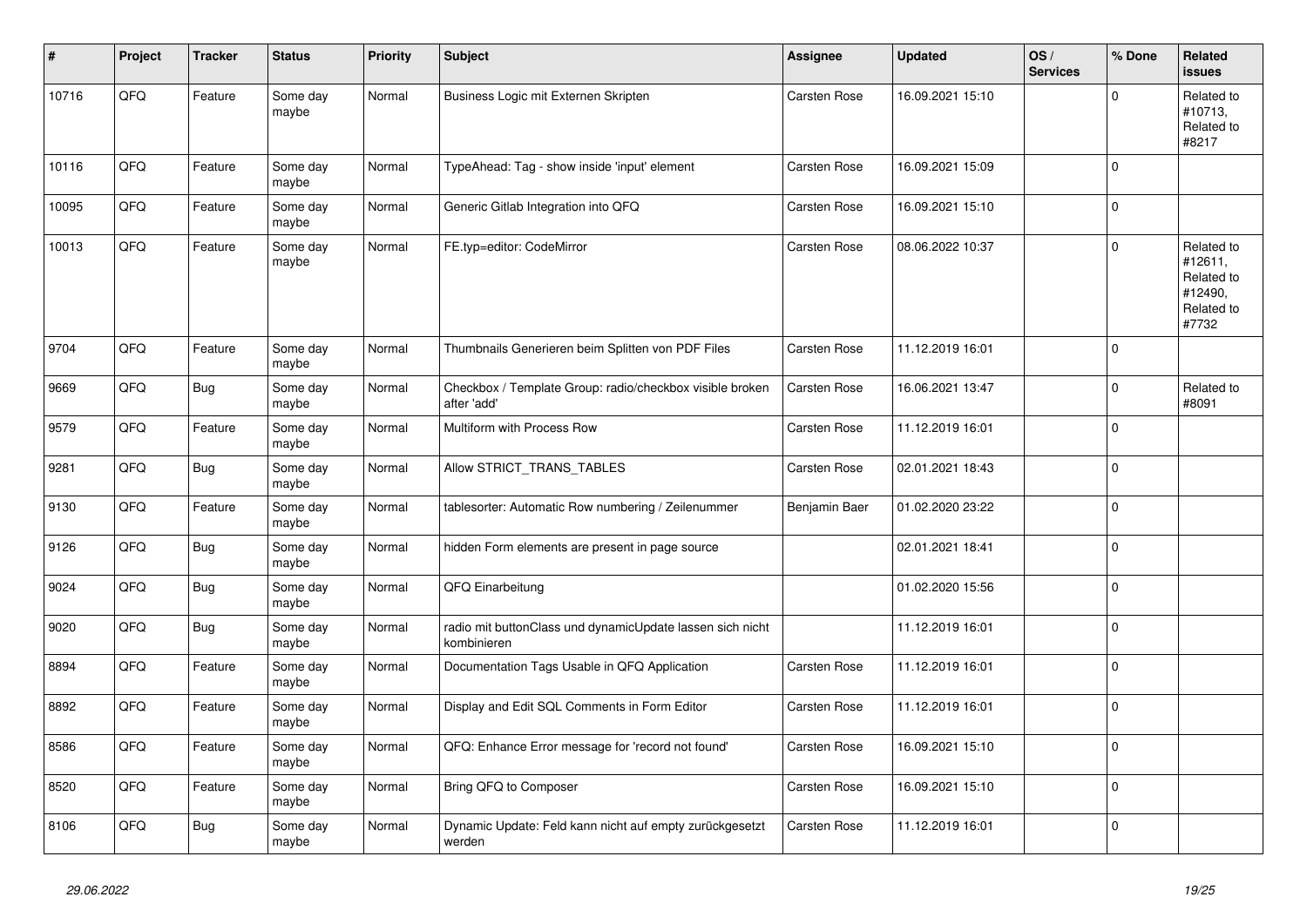| #    | Project | <b>Tracker</b> | <b>Status</b>     | <b>Priority</b> | <b>Subject</b>                                                                                 | <b>Assignee</b> | <b>Updated</b>   | OS/<br><b>Services</b> | % Done      | Related<br>issues                                                      |
|------|---------|----------------|-------------------|-----------------|------------------------------------------------------------------------------------------------|-----------------|------------------|------------------------|-------------|------------------------------------------------------------------------|
| 8101 | QFQ     | Feature        | Some day<br>maybe | Normal          | Password hash: support further hashing methods                                                 | Carsten Rose    | 16.09.2021 15:10 |                        | $\Omega$    |                                                                        |
| 8056 | QFQ     | Feature        | Some day<br>maybe | Normal          | Termin Organisation (Reservation)                                                              |                 | 01.02.2020 23:19 |                        | $\mathbf 0$ | Related to<br>#8658                                                    |
| 7921 | QFQ     | Feature        | Some day<br>maybe | Normal          | Rest API Export: URL kuerzer machen                                                            |                 | 01.02.2020 23:19 |                        | $\mathbf 0$ |                                                                        |
| 7732 | QFQ     | Feature        | Some day<br>maybe | Normal          | Javascript: Lazy Loading der add on libs                                                       | Benjamin Baer   | 08.06.2022 10:38 |                        | $\mathbf 0$ | Related to<br>#12611,<br>Related to<br>#12490,<br>Related to<br>#10013 |
| 7453 | QFQ     | Feature        | Some day<br>maybe | Normal          | import / export forms QFQ                                                                      | Carsten Rose    | 16.09.2021 15:10 |                        | $\mathbf 0$ |                                                                        |
| 7452 | QFQ     | Feature        | Some day<br>maybe | Normal          | automate deployment new QFQ version                                                            | Carsten Rose    | 16.09.2021 15:10 |                        | $\pmb{0}$   |                                                                        |
| 7402 | QFQ     | <b>Bug</b>     | Some day<br>maybe | Normal          | thumbnail cache: outdated picture when permission denied<br>and permission resolved.           |                 | 01.02.2020 23:20 |                        | $\mathbf 0$ |                                                                        |
| 7336 | QFQ     | Feature        | Some day<br>maybe | Normal          | PDF Upload: disallow PDFs with specific Meta information                                       | Carsten Rose    | 11.12.2019 16:01 |                        | $\mathbf 0$ |                                                                        |
| 7281 | QFQ     | <b>Bug</b>     | Some day<br>maybe | Normal          | Subrecords: on large screen separator line too short                                           |                 | 01.02.2020 23:19 |                        | $\mathbf 0$ |                                                                        |
| 7278 | QFQ     | Feature        | Some day<br>maybe | Normal          | Form: Wert vordefinieren der immer gesetzt wird                                                |                 | 02.05.2021 09:27 |                        | $\Omega$    |                                                                        |
| 7229 | QFQ     | Feature        | Some day<br>maybe | Normal          | New FormElement.type: Button                                                                   |                 | 01.02.2021 12:32 |                        | $\mathbf 0$ |                                                                        |
| 7108 | QFQ     | Feature        | Some day<br>maybe | Normal          | QFQ Wrap Elements                                                                              |                 | 11.12.2019 16:01 |                        | 0           |                                                                        |
| 7107 | QFQ     | Feature        | Some day<br>maybe | Normal          | Showcase Registration Tool: Anmeldung / Administration :<br>Liste Anmeldungen / Emaileinaldung | Carsten Rose    | 11.12.2019 16:01 |                        | 0           |                                                                        |
| 7106 | QFQ     | Feature        | Some day<br>maybe | Normal          | Beispiel Nummerierung von Rows in Report                                                       |                 | 11.12.2019 16:01 |                        | $\mathbf 0$ |                                                                        |
| 7105 | QFQ     | Feature        | Some day<br>maybe | Normal          | Beispiel wie man in einer zweiten Tabelle speichert.                                           |                 | 11.12.2019 16:01 |                        | $\mathbf 0$ |                                                                        |
| 7104 | QFO     | Feature        | Some day<br>maybe | Normal          | Manual: hint about escaping if '\r' appears in mail body                                       |                 | 11.12.2019 16:01 |                        | $\mathbf 0$ |                                                                        |
| 7101 | QFQ     | <b>Bug</b>     | Some day<br>maybe | Normal          | 'form' in SIP and 'report' - breaks                                                            |                 | 01.02.2020 23:20 |                        | $\mathbf 0$ |                                                                        |
| 7100 | QFO     | Feature        | Some day<br>maybe | Normal          | Download: log access, max downloads, time limit                                                |                 | 01.02.2020 23:19 |                        | $\mathbf 0$ |                                                                        |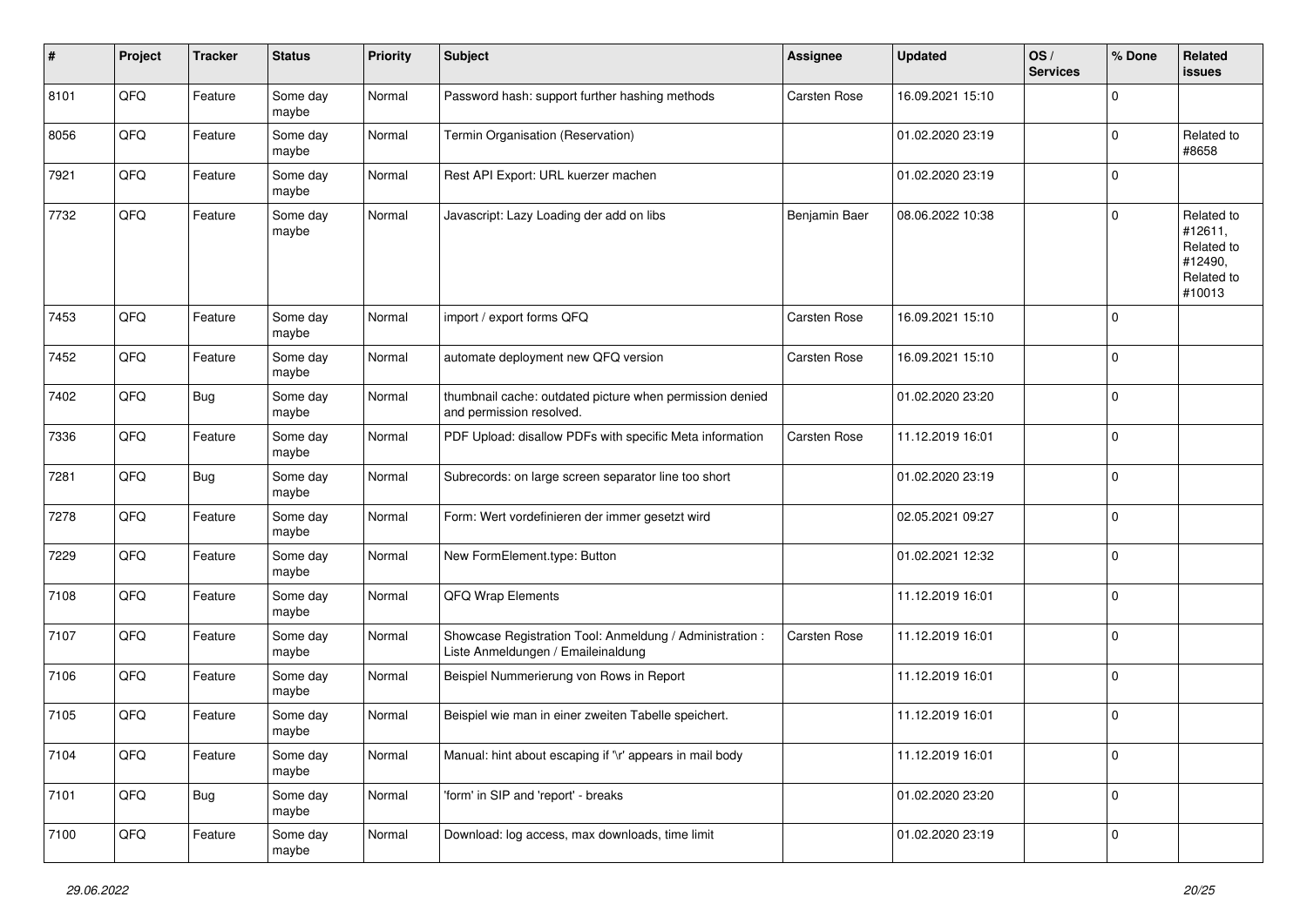| #    | Project | <b>Tracker</b> | <b>Status</b>     | <b>Priority</b> | <b>Subject</b>                                                                   | <b>Assignee</b> | <b>Updated</b>   | OS/<br><b>Services</b> | % Done      | Related<br><b>issues</b> |
|------|---------|----------------|-------------------|-----------------|----------------------------------------------------------------------------------|-----------------|------------------|------------------------|-------------|--------------------------|
| 6992 | QFQ     | Feature        | Some day<br>maybe | Normal          | DB exception: Syntax Highlight                                                   |                 | 11.12.2019 16:01 |                        | $\Omega$    | Related to<br>#5450      |
| 6972 | QFQ     | Feature        | Some day<br>maybe | Normal          | Fabric Clipboard / cross browser tab                                             | Benjamin Baer   | 01.02.2020 23:21 |                        | $\Omega$    |                          |
| 6970 | QFQ     | Feature        | Some day<br>maybe | Normal          | tablesorter: default fuer 'sortReset' aendern von 'Ctrl' zu 'Alt'                | Benjamin Baer   | 01.02.2020 23:21 |                        | $\Omega$    |                          |
| 6715 | QFQ     | Feature        | Some day<br>maybe | Normal          | Code-Refactoring: dbArray vereinheitlichen                                       | Carsten Rose    | 11.12.2019 16:02 |                        | $\Omega$    |                          |
| 6704 | QFQ     | Feature        | Some day<br>maybe | Normal          | Upload Mode: Bilder in Notizen rechts sollen aktuellen<br>Upload repräsentieren. |                 | 01.02.2020 23:19 |                        | $\Omega$    | Related to<br>#3264      |
| 6515 | QFQ     | Feature        | Some dav<br>maybe | Normal          | Formular: Felder dynamisch ein/ausblenden                                        |                 | 11.12.2019 16:02 |                        | $\mathbf 0$ |                          |
| 6299 | QFQ     | Feature        | Some day<br>maybe | Normal          | Attack detection: log table with invalid SIP access                              |                 | 11.12.2019 16:02 |                        | $\Omega$    | Related to<br>#3947      |
| 6288 | QFQ     | Feature        | Some day<br>maybe | Normal          | Best Practice: Erklaeren wie man ein Formular ganz in<br>'weiss' erstellen kann  |                 | 11.12.2019 16:02 |                        | $\Omega$    |                          |
| 6084 | QFQ     | Feature        | Some dav<br>maybe | Normal          | New escape type: 'D' - convert date                                              |                 | 01.02.2020 23:19 |                        | $\Omega$    |                          |
| 6083 | QFQ     | Feature        | Some day<br>maybe | Normal          | Dynamic Update: Value Check via SQL                                              |                 | 11.12.2019 16:02 |                        | $\mathbf 0$ |                          |
| 5991 | QFQ     | <b>Bug</b>     | Some day<br>maybe | Normal          | URLs with ' ' or long parameter are problematic                                  | Carsten Rose    | 01.02.2020 23:19 |                        | $\Omega$    |                          |
| 5983 | QFQ     | Feature        | Some dav<br>maybe | Normal          | Form Submit (save & update): normalize date/-time FE                             | Carsten Rose    | 01.02.2020 23:19 |                        | $\mathbf 0$ |                          |
| 5923 | QFQ     | Feature        | Some day<br>maybe | Normal          | fillStoreSystemBySqlLate                                                         |                 | 01.02.2020 23:19 |                        | $\Omega$    |                          |
| 5895 | QFQ     | Feature        | Some day<br>maybe | Normal          | Tutorial: List of all QFQ Features                                               |                 | 01.02.2020 23:19 |                        | $\pmb{0}$   |                          |
| 5893 | QFQ     | Feature        | Some day<br>maybe | Normal          | Edit on double-click                                                             |                 | 01.02.2020 23:19 |                        | $\Omega$    | Related to<br>#5894      |
| 5892 | QFQ     | Feature        | Some day<br>maybe | Normal          | QFQ should use T3 API to manipulate FE GROUP<br>membership                       |                 | 01.02.2020 23:20 |                        | $\Omega$    |                          |
| 5877 | QFQ     | Bug            | Some day<br>maybe | Normal          | FE.type=note:bsColumn strange behaviour                                          |                 | 01.02.2020 23:19 |                        | $\Omega$    |                          |
| 5852 | QFQ     | Feature        | Some day<br>maybe | Normal          | Logging: mail.log / sql.log - im FE anzeigen und via AJAX<br>aktualisieren       | Carsten Rose    | 01.02.2020 23:19 |                        | $\Omega$    | Related to<br>#5885      |
| 5851 | QFQ     | Feature        | Some day<br>maybe | Normal          | Queue System implementieren: MQTT, RabbitMQ                                      |                 | 01.02.2020 23:20 |                        | $\Omega$    | Related to<br>#5715      |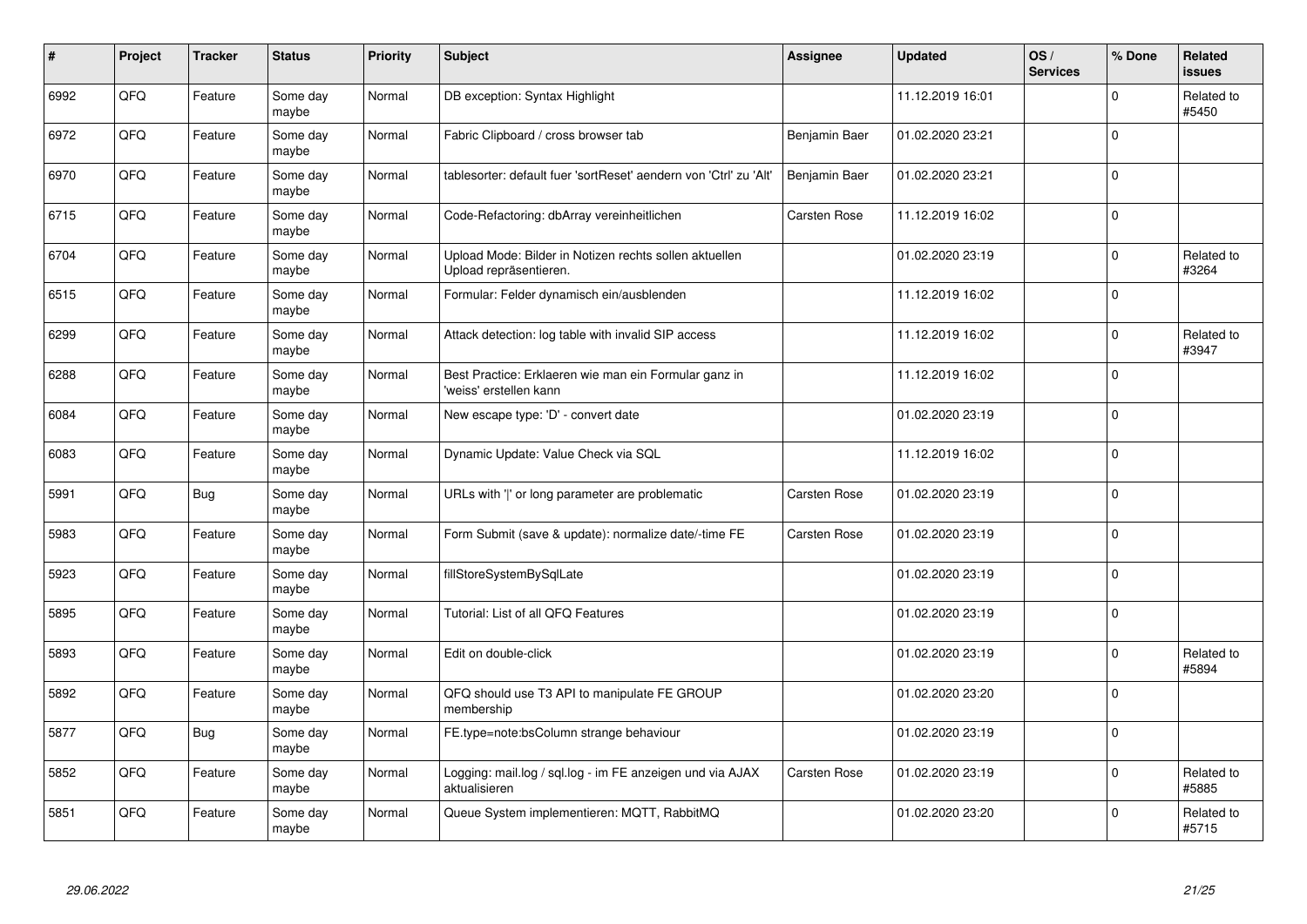| #    | Project | <b>Tracker</b> | <b>Status</b>     | <b>Priority</b> | <b>Subject</b>                                                                    | <b>Assignee</b> | <b>Updated</b>   | OS/<br><b>Services</b> | % Done      | Related<br><b>issues</b>                    |
|------|---------|----------------|-------------------|-----------------|-----------------------------------------------------------------------------------|-----------------|------------------|------------------------|-------------|---------------------------------------------|
| 5850 | QFQ     | Feature        | Some day<br>maybe | Normal          | Deployment: In QFQ Doc best practice fuer zeitgemaesses<br>Deployment beschreiben |                 | 01.02.2020 23:20 |                        | $\mathbf 0$ |                                             |
| 5805 | QFQ     | Feature        | Some day<br>maybe | Normal          | TypeAHead SQL value instead of key stored                                         |                 | 01.02.2020 23:19 |                        | $\mathbf 0$ | Related to<br>#5444                         |
| 5783 | QFQ     | Feature        | Some day<br>maybe | Normal          | <b>BPMN View/Edit</b>                                                             |                 | 11.12.2019 16:02 |                        | $\mathbf 0$ |                                             |
| 5768 | QFQ     | <b>Bug</b>     | Some day<br>maybe | Normal          | '{{pageLanguage:T}}' missing if QFQ is called via api                             | Carsten Rose    | 01.02.2020 23:19 |                        | $\mathbf 0$ |                                             |
| 5706 | QFQ     | <b>Bug</b>     | Some day<br>maybe | Normal          | upload: fileDestination needs to be sanatized                                     | Carsten Rose    | 01.02.2020 23:19 |                        | $\mathbf 0$ |                                             |
| 5665 | QFQ     | Feature        | Some day<br>maybe | Normal          | Versuch das '{{!' nicht mehr noetig ist.                                          | Carsten Rose    | 01.02.2020 23:20 |                        | $\mathbf 0$ | Related to<br>#7432,<br>Related to<br>#7434 |
| 5579 | QFQ     | Feature        | Some day<br>maybe | Normal          | Enhance Doc / Presentation: variable type 'link column type'                      | Carsten Rose    | 01.02.2020 23:19 |                        | $\mathbf 0$ |                                             |
| 5557 | QFQ     | <b>Bug</b>     | Some day<br>maybe | Normal          | Form load: STORE_RECORD filled, but should be empty                               | Carsten Rose    | 01.02.2020 23:19 |                        | $\mathbf 0$ |                                             |
| 5548 | QFQ     | Feature        | Some day<br>maybe | Normal          | 801 Textfiles/Scriptfiles als Thumbnail                                           | Carsten Rose    | 07.03.2022 16:26 |                        | $\mathbf 0$ |                                             |
| 5480 | QFQ     | Feature        | Some day<br>maybe | Normal          | QFQ: Dokumentation mit Screenshots versehen                                       | Carsten Rose    | 01.02.2020 23:20 |                        | $\mathbf 0$ | Related to<br>#9879                         |
| 5455 | QFQ     | Feature        | Some day<br>maybe | Normal          | Mail Redirects grld abhaengig                                                     |                 | 01.02.2020 23:20 |                        | $\mathbf 0$ |                                             |
| 5452 | QFQ     | Feature        | Some day<br>maybe | Normal          | Thumbnails from PDF: bad quality                                                  |                 | 01.02.2020 23:20 |                        | $\mathbf 0$ |                                             |
| 5428 | QFQ     | Feature        | Some day<br>maybe | Normal          | secure thumbnail: late render on access.                                          | Carsten Rose    | 01.02.2020 23:20 |                        | $\mathbf 0$ |                                             |
| 5389 | QFQ     | Feature        | Some day<br>maybe | Normal          | QFQ Design: Multline label / note                                                 | Benjamin Baer   | 01.02.2020 23:19 |                        | $\mathbf 0$ |                                             |
| 5342 | QFQ     | Feature        | Some day<br>maybe | Normal          | link - with HTML Attributes                                                       |                 | 01.02.2020 23:20 |                        | $\mathbf 0$ | Related to<br>#14077                        |
| 5160 | QFQ     | Feature        | Some day<br>maybe | Normal          | QFQ collaborative / together.js, ShareJS, y-js, collaborative,                    |                 | 11.12.2019 16:02 |                        | $\mathbf 0$ |                                             |
| 5132 | QFQ     | Feature        | Some day<br>maybe | Normal          | Error Message sendmail missing attachment: more details                           | Carsten Rose    | 01.02.2020 23:19 |                        | $\mathbf 0$ |                                             |
| 5129 | QFQ     | Feature        | Some day<br>maybe | Normal          | Reports: SQL fuer x Achse und y Achse                                             |                 | 11.12.2019 16:02 |                        | $\pmb{0}$   |                                             |
| 5024 | QFQ     | Feature        | Some day<br>maybe | Normal          | Fabric: Generate PDF with edits                                                   | Benjamin Baer   | 01.02.2020 23:20 |                        | $\pmb{0}$   | Related to<br>#10704                        |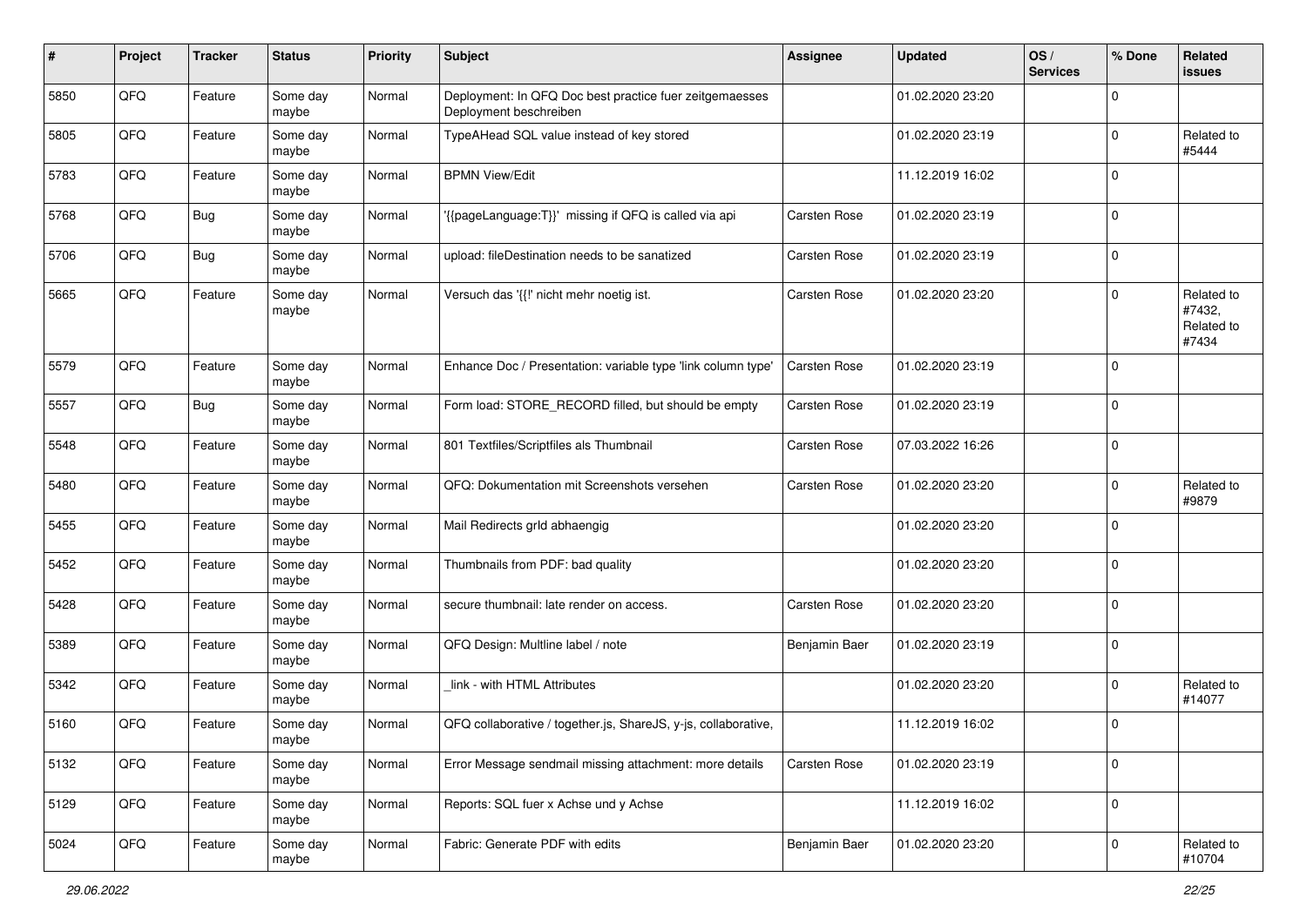| #    | Project | <b>Tracker</b> | <b>Status</b>     | <b>Priority</b> | <b>Subject</b>                                                                                                                                                | <b>Assignee</b> | <b>Updated</b>   | OS/<br><b>Services</b> | % Done      | Related<br><b>issues</b>                       |
|------|---------|----------------|-------------------|-----------------|---------------------------------------------------------------------------------------------------------------------------------------------------------------|-----------------|------------------|------------------------|-------------|------------------------------------------------|
| 5021 | QFQ     | Bug            | Some day<br>maybe | Normal          | FE.typ=extra - during save displays error 'datum2' already<br>filled in STORE_SIP - the value is stored nevertheless                                          | Carsten Rose    | 01.02.2020 23:19 |                        | $\mathbf 0$ | Related to<br>#3875                            |
| 4974 | QFQ     | Feature        | Some dav<br>maybe | Normal          | Long polling - inform all listening clients of changes                                                                                                        |                 | 11.12.2019 16:02 |                        | $\mathbf 0$ |                                                |
| 4956 | QFQ     | Feature        | Some dav<br>maybe | Normal          | Sendmail: Benutzerdefinierte Headers                                                                                                                          | Carsten Rose    | 11.12.2019 16:02 |                        | $\mathbf 0$ |                                                |
| 4872 | QFQ     | Feature        | Some day<br>maybe | Normal          | Fields of Typo3 page available in STORE_TYPO3                                                                                                                 | Carsten Rose    | 01.02.2020 23:19 |                        | $\mathbf 0$ |                                                |
| 4869 | QFQ     | Feature        | Some day<br>maybe | Normal          | Dynamic Update (show, hide, readonly?, required?) for<br><b>Template Group Elements</b>                                                                       | Carsten Rose    | 01.02.2020 23:19 |                        | $\Omega$    | Related to<br>#4865                            |
| 4839 | QFQ     | Feature        | Some day<br>maybe | Normal          | qfq-handle in <head> Abschnitt</head>                                                                                                                         | Carsten Rose    | 11.12.2019 16:02 |                        | $\mathbf 0$ |                                                |
| 4816 | QFQ     | Feature        | Some day<br>maybe | Normal          | Templates for QFQ Reports (Tables, Radios, )                                                                                                                  |                 | 01.02.2020 23:20 |                        | $\mathbf 0$ |                                                |
| 4771 | QFQ     | <b>Bug</b>     | Some day<br>maybe | Normal          | gfg: select-down-values empty after save (edit-form for<br>program administrators)                                                                            | Carsten Rose    | 01.02.2020 23:20 |                        | $\mathbf 0$ | Related to<br>#4549, Has<br>duplicate<br>#4282 |
| 4757 | QFQ     | Feature        | Some day<br>maybe | Normal          | Test subrecord: download links ok? Links ok?                                                                                                                  | Carsten Rose    | 01.02.2020 23:20 |                        | $\mathbf 0$ |                                                |
| 4719 | QFQ     | Feature        | Some dav<br>maybe | Normal          | Custom Message in Client in case of 'Browser tab close,<br>modification will be lost'                                                                         |                 | 01.02.2020 23:20 |                        | $\Omega$    |                                                |
| 4659 | QFQ     | <b>Bug</b>     | Some day<br>maybe | Normal          | infoButtonExtra                                                                                                                                               | Carsten Rose    | 01.02.2020 23:20 |                        | $\Omega$    |                                                |
| 4652 | QFQ     | Feature        | Some day<br>maybe | Normal          | UZH CD: Weiterleitung auf benutzerdefinierte 403/404 Seite                                                                                                    | Carsten Rose    | 01.02.2020 23:20 |                        | $\pmb{0}$   |                                                |
| 4651 | QFQ     | <b>Bug</b>     | Some day<br>maybe | Normal          | 'Loading document" Modal wird angezeigt bei uzhcd type=2<br>Ansicht                                                                                           | Carsten Rose    | 01.02.2020 23:20 |                        | $\mathbf 0$ |                                                |
| 4650 | QFQ     | Feature        | Some day<br>maybe | Normal          | Convert html to doc/rtf                                                                                                                                       | Carsten Rose    | 01.02.2020 23:20 |                        | $\mathbf 0$ | Related to<br>#10704                           |
| 4640 | QFQ     | Feature        | Some dav<br>maybe | Normal          | Rename System Forms                                                                                                                                           |                 | 01.02.2020 23:20 |                        | $\mathbf 0$ |                                                |
| 4627 | QFQ     | Feature        | Some dav<br>maybe | Normal          | dbupdate: all tables - check 'create', 'modified' if it is possible<br>to change to default 'CURRENT_TIMESTAMP' and modified<br>'ON UPDATE CURRENT TIMESTAMP' |                 | 01.02.2020 23:20 |                        | $\mathbf 0$ |                                                |
| 4626 | QFQ     | Feature        | Some day<br>maybe | Normal          | Mobile View: 'classBody=qfq-form-right' makes no sense                                                                                                        |                 | 01.02.2020 23:20 |                        | $\mathbf 0$ |                                                |
| 4606 | QFQ     | Feature        | Some day<br>maybe | Normal          | link: qualifier to render bootstrap button                                                                                                                    | Carsten Rose    | 01.02.2020 23:19 |                        | $\mathbf 0$ |                                                |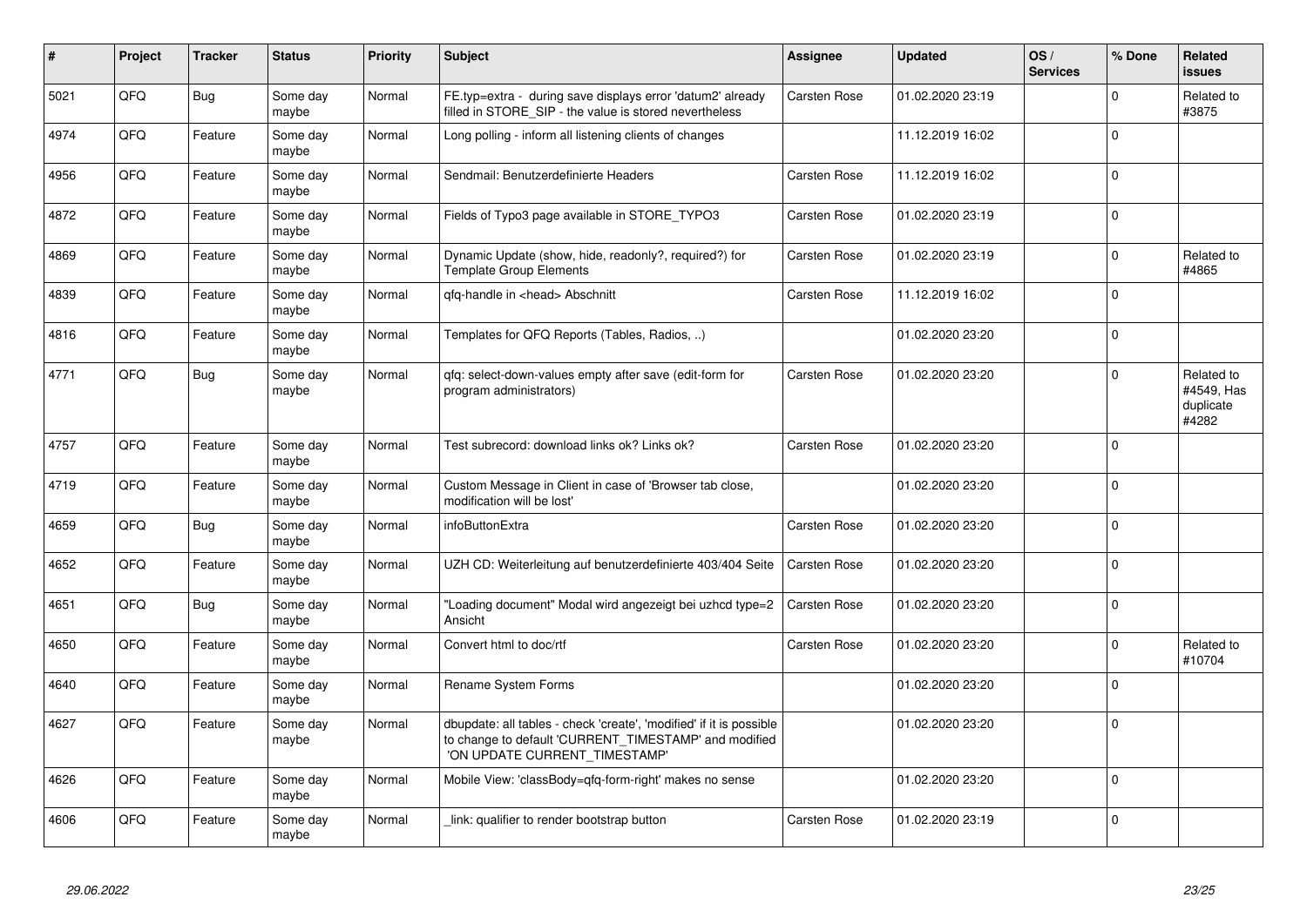| #    | Project | <b>Tracker</b> | <b>Status</b>     | <b>Priority</b> | <b>Subject</b>                                                                                         | <b>Assignee</b> | <b>Updated</b>   | OS/<br><b>Services</b> | % Done      | Related<br><b>issues</b>                    |
|------|---------|----------------|-------------------|-----------------|--------------------------------------------------------------------------------------------------------|-----------------|------------------|------------------------|-------------|---------------------------------------------|
| 4583 | QFQ     | Bug            | Some day<br>maybe | Normal          | Dynamic Update bei TypeAhead Feldern                                                                   | Carsten Rose    | 01.02.2020 23:19 |                        | $\Omega$    |                                             |
| 4551 | QFQ     | Feature        | Some day<br>maybe | Normal          | Set 'pills' via dynamicUpdate to show/hide/disabled                                                    |                 | 01.02.2020 23:20 |                        | $\mathbf 0$ | Related to<br>#3752                         |
| 4549 | QFQ     | <b>Bug</b>     | Some day<br>maybe | Normal          | TemplateGroups: FE.type SELECT loose selected value<br>after save                                      | Carsten Rose    | 01.02.2020 23:20 |                        | $\Omega$    | Related to<br>#4548.<br>Related to<br>#4771 |
| 4546 | QFQ     | <b>Bug</b>     | Some day<br>maybe | Normal          | NH: SIP storage is destroyed                                                                           |                 | 01.02.2020 23:20 |                        | $\Omega$    |                                             |
| 4536 | QFQ     | Feature        | Some day<br>maybe | Normal          | FE upload: problem with delete if mutliple uploads an<br>FE.name="                                     |                 | 01.02.2020 23:20 |                        | $\mathbf 0$ |                                             |
| 4528 | QFQ     | Bug            | Some day<br>maybe | Normal          | extraButtonLock mit SQLAhead Bug                                                                       | Carsten Rose    | 01.02.2020 23:19 |                        | $\Omega$    |                                             |
| 4454 | QFQ     | Bug            | Some day<br>maybe | Normal          | Required Elements: multiple elements in a row - whole row<br>marked if only one input is empty.        | Benjamin Baer   | 01.02.2020 23:20 |                        | $\mathbf 0$ |                                             |
| 4446 | QFQ     | Feature        | Some day<br>maybe | Normal          | New FE get same feldContainerId as last modifed FE                                                     |                 | 01.02.2020 23:20 |                        | $\pmb{0}$   |                                             |
| 4445 | QFQ     | Feature        | Some day<br>maybe | Normal          | template group: Option to simulate fieldset                                                            |                 | 28.06.2021 14:11 |                        | $\Omega$    |                                             |
| 4444 | QFQ     | Feature        | Some day<br>maybe | Normal          | FE.type=upload: detect mime type                                                                       |                 | 11.12.2019 16:02 |                        | $\mathbf 0$ | Related to<br>#4303                         |
| 4443 | QFQ     | Feature        | Some day<br>maybe | Normal          | Form: multiple secondary tables                                                                        |                 | 01.02.2020 23:20 |                        | $\mathbf 0$ |                                             |
| 4442 | QFQ     | Feature        | Some day<br>maybe | Normal          | Special Column Name: _link - new symbol G (Glyph) to<br>choose any available symbol                    |                 | 11.12.2019 16:02 |                        | $\mathbf 0$ |                                             |
| 4441 | QFQ     | <b>Bug</b>     | Some day<br>maybe | Normal          | \$_SERVER Vars sollten nur aus dem Store genommen<br>werden - Code entsprechend anpassen.              |                 | 11.12.2019 16:02 |                        | $\mathbf 0$ |                                             |
| 4440 | QFQ     | Feature        | Some day<br>maybe | Normal          | Manual.rst: explain how to. expand PHP Session to 4h                                                   |                 | 11.12.2019 16:02 |                        | $\mathbf 0$ |                                             |
| 4439 | QFQ     | Feature        | Some day<br>maybe | Normal          | Log: report all actions fired by an FE Element, incl. the<br>original directive (slaveld, sqllnsert, ) |                 | 01.02.2020 23:20 |                        | $\Omega$    | Related to<br>#4432,<br>Related to<br>#5458 |
| 4435 | QFQ     | Feature        | Some day<br>maybe | Normal          | Report: striptags - specify allowed tags                                                               |                 | 01.02.2020 23:20 |                        | $\mathbf 0$ |                                             |
| 4433 | QFQ     | Feature        | Some day<br>maybe | Normal          | Log when SIP will be destroyed by QFQ for any (security)<br>reason                                     |                 | 01.02.2020 23:20 |                        | $\mathbf 0$ | Related to<br>#4432,<br>Related to<br>#5458 |